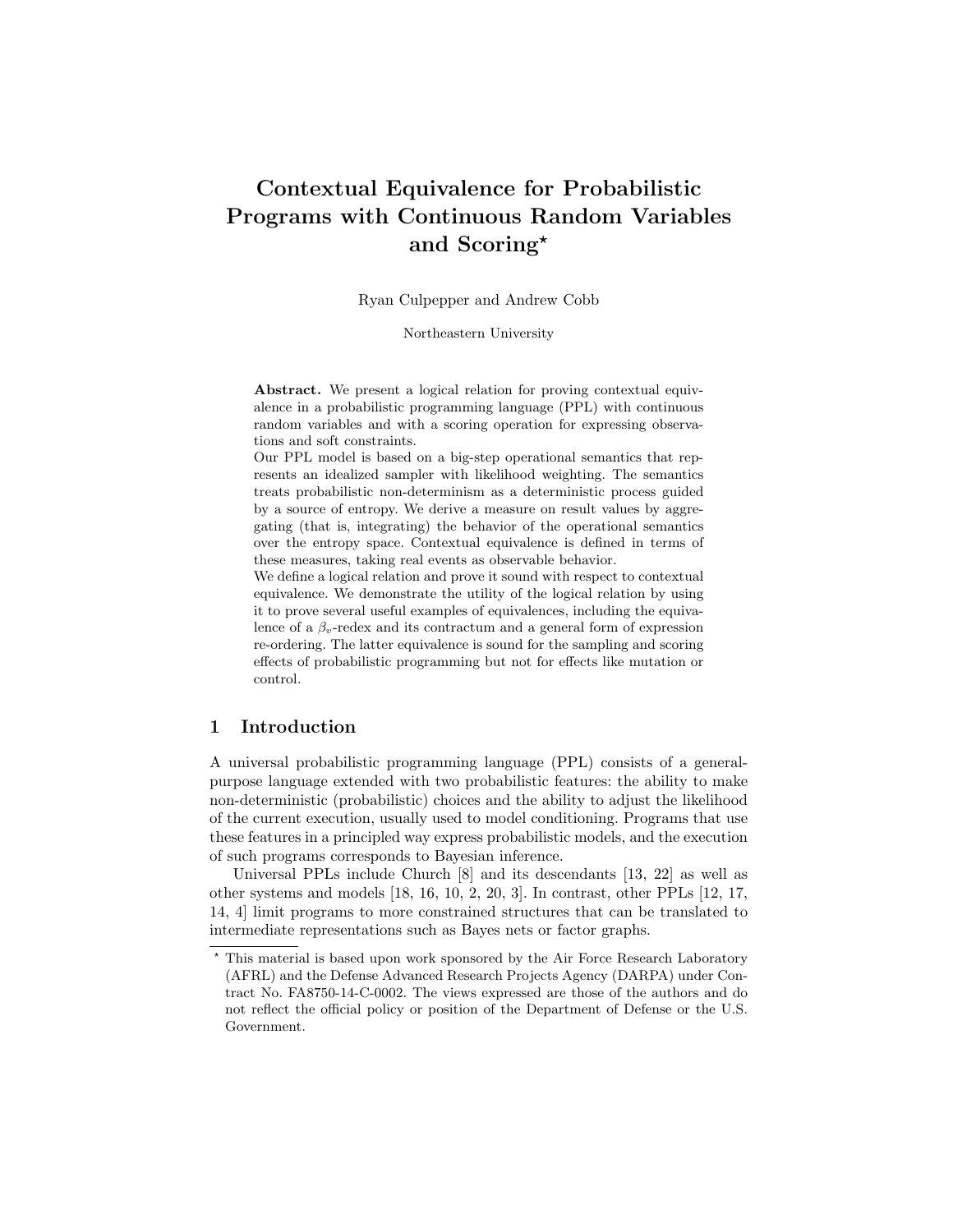PPLs can also be divided into those that support continuous random choices and those that support only discrete choices. Most probabilistic programming systems designed for actual use support continuous random variables, and some implement inference algorithms specialized for continuous random variables [21, 4]. On the other hand, much of the literature on the semantics of PPLs has focused on discrete choice—particularly the literature on techniques for proving program equivalence such as logical relations [1] and bisimulation [19]. The semantics that do address continuous random variables and scoring [20, 3] do not focus on contextual equivalence.

This paper addresses the issue of contextual equivalence in a PPL with real arithmetic, continuous random variables, and an explicit scoring operation for expressing observations and soft constraints. We present a model of such a PPL with a big-step operational semantics based on an idealized sampler with likelihood weighting; the program's evaluation is guided by a supply of random numbers from an "entropy space." Based on the operational semantics we construct a measure on the possible results of the program, and we define contextual equivalence in terms of these measures. Finally, we construct a binary logical relation, prove it sound with respect to contextual equivalence, and demonstrate proofs that conversions such as  $\beta_v$  and expression reordering respect contextual equivalence.

Our language and semantics are similar to that of Borgström et al.  $[3]$ , except our language is simply typed and our treatment of entropy involves splitting rather than concatenating variable-length sequences. Our entropy structure reflects the independence of subexpression evaluations and simplifies the decomposition of value measures into nested integrals.

Compared with semantics for traditional languages, our model of probabilistic programming is further from the world of computable programming languages so that it can be closer to the world of measures and integration, the foundations of probability theory. It is "syntactic" rather than "denotational" in the sense that the notion of "value" includes  $\lambda$ -expressions rather than mathematical functions, but on the other hand these syntactic values can contain arbitrary real numbers in their bodies, and our semantics defines and manipulates measures over spaces of such values. We do not address computability in this paper, but we hope our efforts can be reconciled with previous work on incorporating the real numbers into programming languages [7, 6, 9].

We have formalized the language and logical relation in Coq, based on a highlevel axiomatization of measures, integration, and entropy. We have formally proven the soundness of the logical relation as well as some of its applications, including  $\beta_v$  and restricted forms of expression reordering. The formalization can be found at

### https://github.com/cobbal/ppl-ctx-equiv-coq/tree/esop-2017

The rest of this paper is organized as follows: Section 2 introduces probabilistic programming with some example models expressed in our core PPL. Section 3 reviews some relevant definitions and facts from measure theory. Section 4 presents our PPL model, including its syntax, operational semantics, measure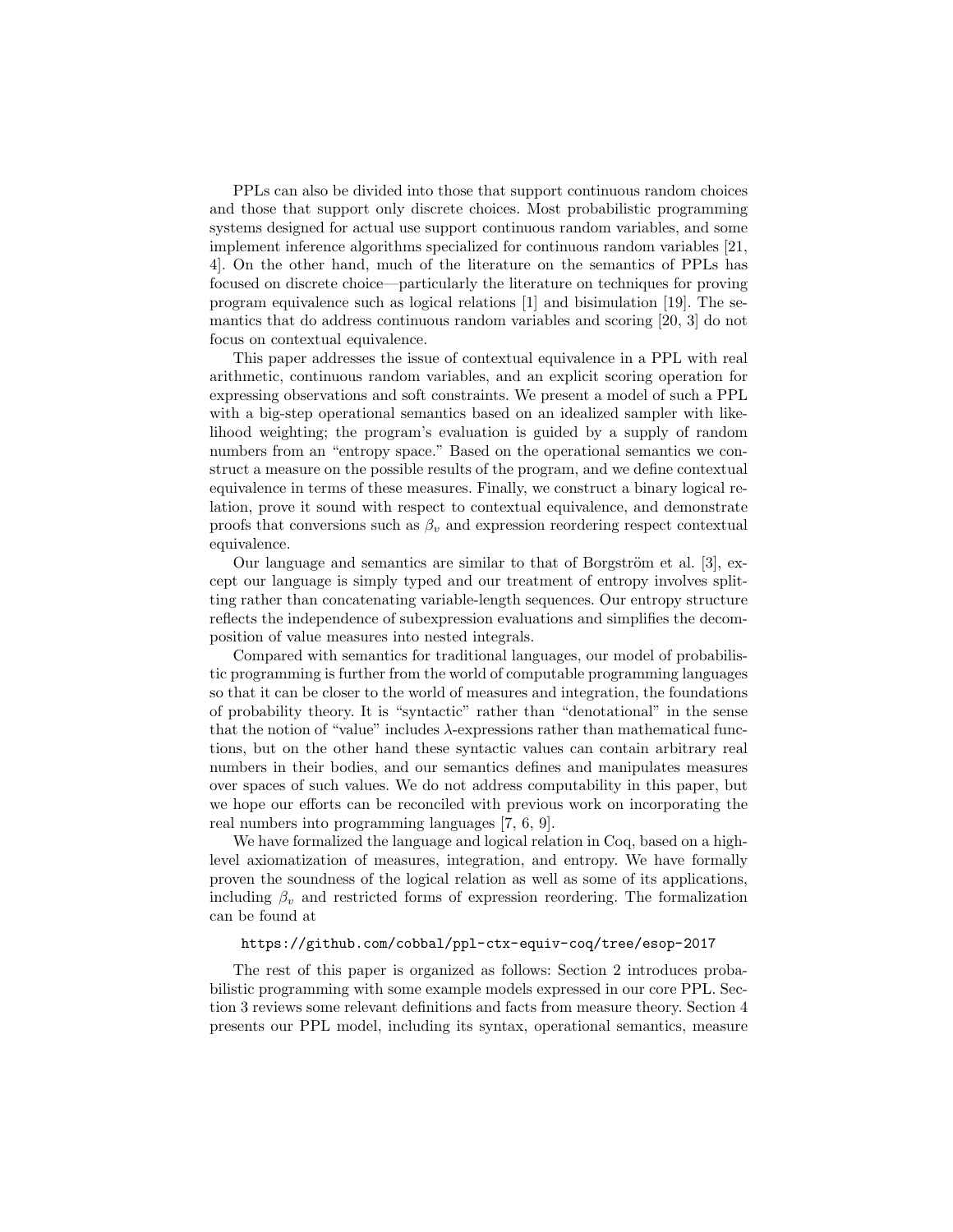semantics, and notion of contextual equivalence. In Section 5 we develop a logical relation and show that it is sound with respect to contextual equivalence. Section 6 proves several useful equivalences using using the machinery provided by the logical relation.

### 2 Probabilistic Programming

In a probabilistic program, random variables are created implicitly as the result of stochastic effects, and dependence between random variables is determined by the flow of values from one random variable to another. Random variables need not correspond to program variables. For example, the following two programs both represent the sum of two random variables distributed uniformly on the unit interval:

– let  $x =$  sample,  $y =$  sample in  $x + y$  $-$  sample  $+$  sample

We write **sample** for the effectful expression that creates a new independent random variable distributed uniformly on the unit interval [0, 1].

Values distributed according to other real-valued distributions can be obtained from a standard uniform by applying the inverse of the distribution's cumulative distribution function (CDF). For example, normalinvcdf(sample) produces a value from the standard normal distribution, with mean 0 and standard deviation 1. The familiar parameterized normal can then be defined by scaling and shifting as follows:

### normal  $m s \triangleq m + s *$  normalinvcdf(sample)

The parameters of a normal random variable can of course depend on other random variables. For example,

### $m =$  normal 0 wide  $f =$  normal *m* narrow

defines  $f$  as a function that returns random points—a fresh one each time it is called. The points are concentrated narrowly around some common point, randomly chosen once and shared. (We write  $f_{-}$  to emphasize that f ignores its argument.)

The other feature offered by PPLs is some way of expressing conditioning on observed evidence. We introduce conditioning via a hypothetical observe form. Consider  $m$  from the program above. Our *prior belief* about  $m$  is that it is somewhere in a wide vicinity of 0. Suppose we amend the program by adding the following observations, however:

```
observe 9.3 from f_{-}observe 8.9 from f_{-}observe 9.1 from f_{-}
```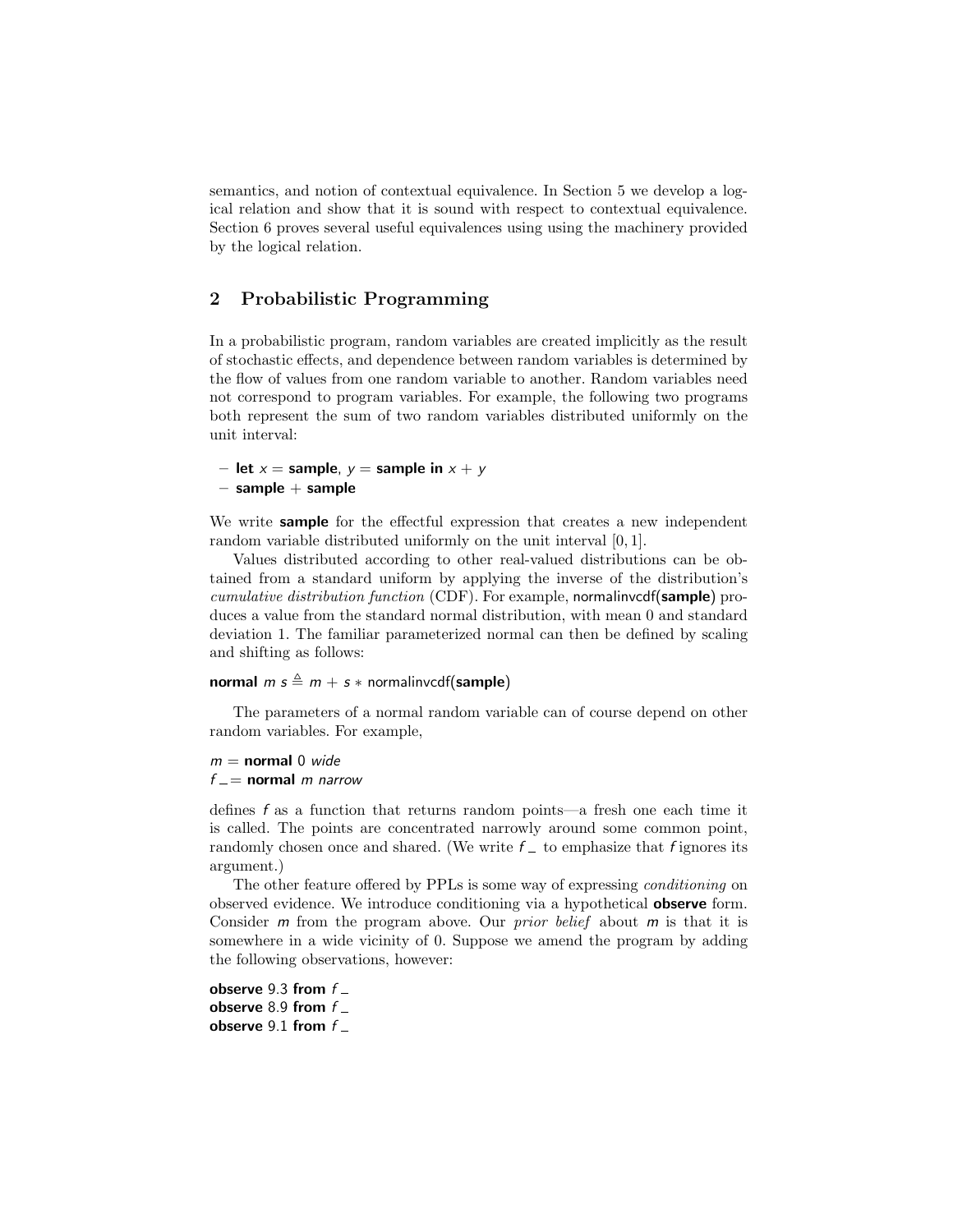Given those observations, you might suspect that  $m$  is in a fairly narrow region around 9. Bayes' Law quantifies that belief as the posterior distribution on m, defined in terms of the prior and the observed evidence.

### $p(m|data) \propto p(m) \cdot p(data|m)$

That is the essence of Bayesian inference: calculating updated distributions on "causes" given observed "effects" and a probabilistic model that relates them.

Some PPLs [13, 5, 15] provide an **observe**-like form to handle conditioning; they vary in what kinds of expressions can occur in the right-hand side of the observation. Other PPLs provide a more primitive facility, called factor or score, which takes a real number and uses it to scale the likelihood of the current values of all random variables. To represent an observation, one simply calls factor with  $p(data|x)$ ; of course, if one is observing the result of a computation, one has to compute the correct probability density. For example, the first observation above would be translated as

#### **factor** (normalpdf( $(9.3 - m) \div$  narrow)  $\div$  narrow)

The normalpdf operation computes the *probability density function* density of a standard normal, so to calculate the density for a scaled and shifted normal, we must invert the translation by subtracting the mean and dividing by the scale (narrow). Then, since probability densities are derivatives, to get the correct density of **normal** m narrow we must divide by the (absolute value of) the derivative of the translation function from the standard normal—that accounts for the second division by narrow.

### 3 Measures and Integration

This section reviews some basic definitions, theorems, and notations from measure theory. We assume that the reader is familiar with the basic notions of measure theory, including measurable spaces,  $\sigma$ -algebras, measures, and Lebesgue integration—that is, the notion of integrating a function with respect to a measure, not necessarily the Lebesgue measure on R.

We write  $\mathbb{R}^{\geq 0}$  for the non-negative reals—that is,  $[0, \infty)$ —and  $\mathbb{R}^+$  for the non-negative reals extended with infinity—that is,  $[0, \infty]$ .

A measure  $\mu : \Sigma_X \to \mathbb{R}^+$  on the measurable space  $(X, \Sigma_X)$  is finite if  $\mu(X)$ is finite. It is  $\sigma$ -finite if X is the union of countably many  $X_i$  and  $\mu(X_i)$  is finite for each  $X_i$ .

We write  $\int_A f(x) \mu(dx)$  for the integral of the measurable function  $f: X \to \mathbb{R}$ on the region  $A \subseteq X$  with respect to the measure  $\mu : \Sigma_X \to \mathbb{R}^+$  . We occasionally abbreviate this to  $\int_A f \, d\mu$  if omitting the variable of integration is convenient. We omit the region of integration  $A$  when it is the whole space  $X$ .

We rely on the following lemmas concerning the equality of integrals. Tonelli's theorem allows changing the order of integration of non-negative functions. Since all of our integrands are non-negative, it suits our needs better than Fubini's theorem. In particular, Tonelli's theorem holds even when the functions can attain infinite values as well as when the integrals are infinite.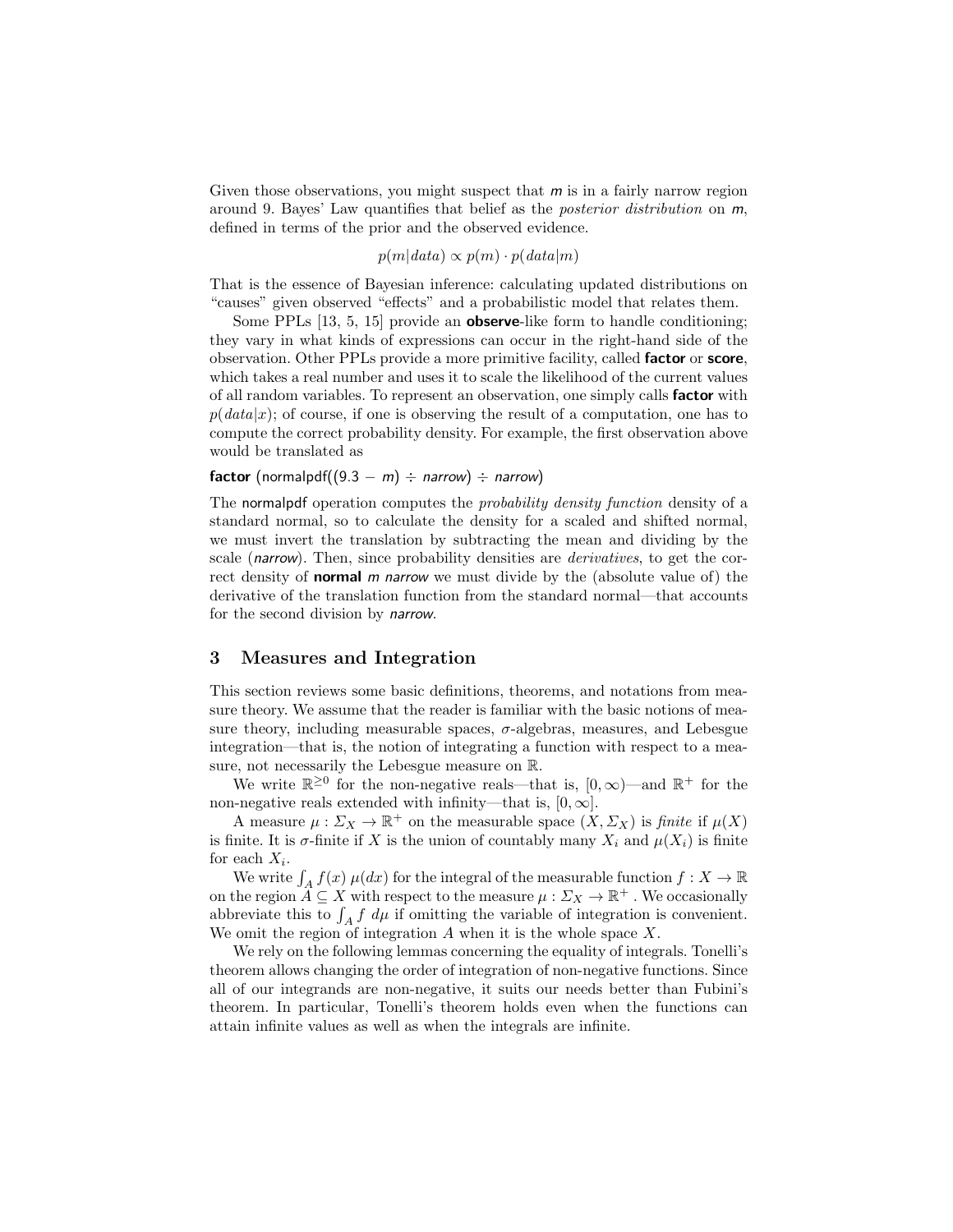**Lemma 1 (Tonelli).** If  $(X, \Sigma_X)$  and  $(Y, \Sigma_Y)$  are measurable spaces and  $\mu_X$ and  $\mu_Y$  are  $\sigma$ -finite measures on X and Y, respectively, and  $f: X \times Y \to \mathbb{R}^+$  is measurable, then

$$
\int_X \left( \int_Y f(x, y) \ \mu_Y(dy) \right) \ \mu_X(dx) = \int_Y \left( \int_X f(x, y) \ \mu_X(dx) \right) \ \mu_Y(dy)
$$

The other main lemma we rely on equates two integrals when the functions and measures may not be the same but are nonetheless related. In particular, there must be a relation such that the measures agree on related sets and the functions have related pre-images—that is, the relation specifies a "coarser" structure on which the measures and functions agree. This lemma is essential for showing the observable equivalence of measures derived from syntactically different expressions.

**Lemma 2 (Coarsening).** Let  $(X, \Sigma_X)$  be a measurable space,  $M \subseteq (\Sigma_X \times \Sigma_X)$ be a binary relation on measurable sets,  $\mu_1, \mu_2 : \Sigma_X \to \mathbb{R}^+$  be measures on X, and  $f_1, f_2 : X \to \mathbb{R}^+$  be measurable functions on X. If the measures agree on  $M$ -related sets and if the functions have  $M$ -related pre-images—that is,

 $- \forall (A_1, A_2) \in M, \mu_1(A_1) = \mu_2(A_2)$  $- \forall B \in \Sigma \mathbb{R}, \ (f_1^{-1}(B), f_2^{-1}(B)) \in M$ 

then their corresponding integrals are equal:

$$
\int f_1 \ d\mu_1 = \int f_2 \ d\mu_2
$$

Proof. Together the two conditions imply that

$$
\forall B \in \Sigma_{\mathbb{R}}, \ \mu_1(f_1^{-1}(B)) = \mu_2(f_2^{-1}(B))
$$

We apply this equality after rewriting the integrals using the "layer cake" perspective to make the pre-images explicit [11].

$$
\int f_1 d\mu_1 = \int_0^\infty \mu_1(f_1^{-1}([t,\infty])) dt
$$

$$
= \int_0^\infty \mu_2(f_2^{-1}([t,\infty])) dt
$$

$$
= \int f_2 d\mu_2
$$

Even though in the proof we immediately dispense with the intermediate relation  $M$ , we find it useful in the applications of the lemma to identify the relationship that justifies the agreement of the functions and measures.

A useful special case of Lemma 2 is when the measures are the same and the relation is equality of measure.

**Lemma 3.** Let  $f, g : X \to \mathbb{R}^+$  and let  $\mu_X$  be a measure on X. If  $\forall B \in \mathbb{R}$  $\Sigma_{\mathbb{R}}$ ,  $\mu_X(f^{-1}(B)) = \mu_X(g^{-1}(B))$ , then  $\int f d\mu = \int g d\mu$ . *Proof.* Special case of Lemma 2.  $\Box$ 

 $\Box$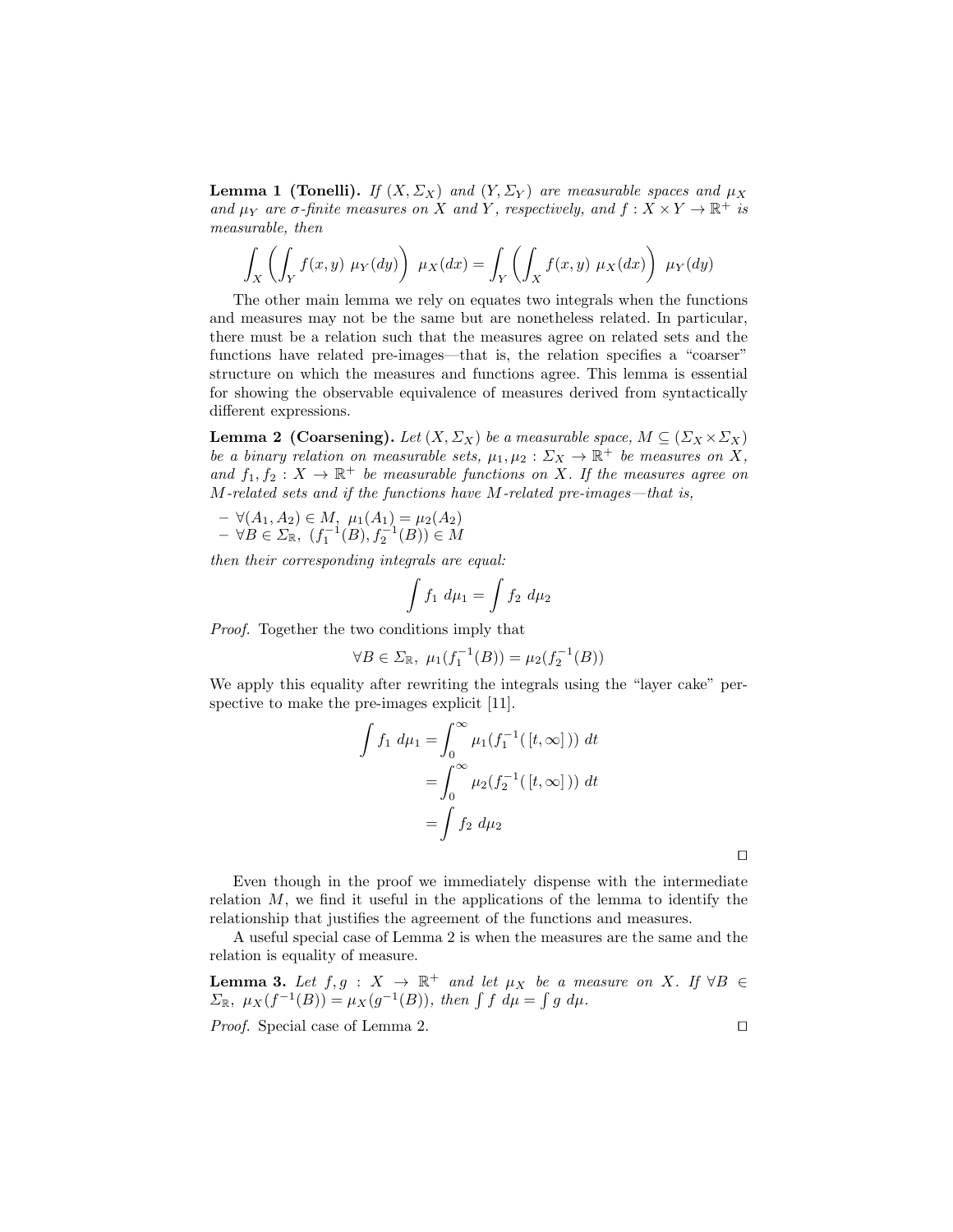$$
e ::= r | x | \lambda x : \tau. e | e e | op^n(e_1, \dots, e_n) | sample | factor e
$$
  
\n
$$
v ::= r | x | \lambda x : \tau. e
$$
  
\n
$$
r \in \mathbb{R}
$$
  
\n
$$
op^1 ::= \log | exp | normalpdf | normalinvcdf | \dots
$$
  
\n
$$
op^2 ::= + | - | * | \div | \dots
$$
  
\n
$$
\tau ::= \mathbb{R} | \tau \rightarrow \tau
$$

Fig. 1. Syntax

$$
\frac{\Gamma(x) = \tau}{\Gamma \vdash r : \mathbb{R}} \quad \frac{\Gamma(x) = \tau}{\Gamma \vdash x : \tau} \quad \frac{\Gamma[x \mapsto \tau'] \vdash e : \tau}{\Gamma \vdash (\lambda x : \tau'.e) : \tau' \to \tau} \quad \frac{\Gamma \vdash e : \tau' \to \tau \quad \Gamma \vdash e' : \tau'}{\Gamma \vdash e : \tau}
$$
\n
$$
\frac{op^n : (\tau_1, \dots, \tau_n) \to \tau \quad \Gamma \vdash e_i : \tau_i}{\Gamma \vdash op^n(e_1, \dots, e_n) : \tau} \quad \frac{\Gamma \vdash e : \mathbb{R}}{\Gamma \vdash \text{sample} : \mathbb{R}} \quad \frac{\Gamma \vdash e : \mathbb{R}}{\Gamma \vdash \text{factor } e : \mathbb{R}}
$$

 $log, exp, normalpdf, normalinvcdf : (\mathbb{R}) \to \mathbb{R}$  $+, -, *, \div : (\mathbb{R}, \mathbb{R}) \to \mathbb{R}$ 

Fig. 2. Type Rules

### 4 Syntax and Semantics

This section presents the syntax and semantics of a language for probabilistic programming, based on a functional core extended with real arithmetic and stochastic effects.

We define the semantics of this language in two stages. We first define a bigstep evaluation relation based on an idealized sampler with likelihood weighting; the evaluation rules consult an "entropy source" which determines the random behavior of a program. From this sampling semantics we then construct an aggregate view of the program as a measure on syntactic values. Contextual equivalence is defined in terms of these value measures.

### 4.1 Syntax

Figure 1 presents the syntax of our core probabilistic programming language. The language consists of a simply-typed lambda calculus extended with real arithmetic and two effects: a sample form for random behavior and a factor form for expressing observations and soft constraints. Figure 2 gives the type rules for the language.

The **sample** form returns a real number uniformly distributed between 0 and 1. We assume inverse-CDF and PDF operations—used to produce samples and score observations, respectively—for every primitive real-valued distribution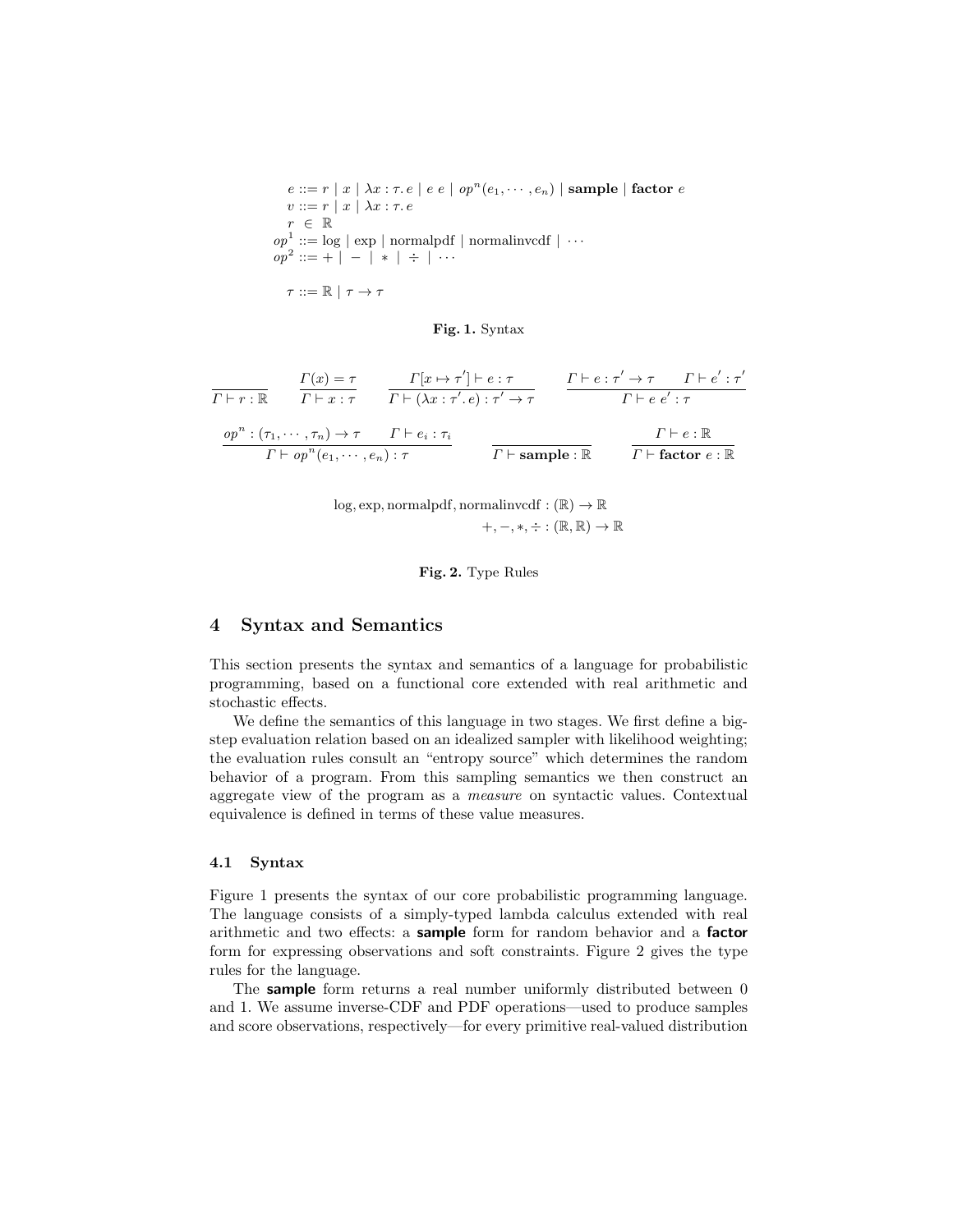of interest. Recall from Section 2 that sampling a normal random variable is accomplished as follows:

normal  $m s \triangleq m + s *$  normalinvcdf(sample)

and observing a normal random variable is expressed thus:

factor (normalpdf( $(data - m) \div s$ )  $\div s$ )

A note on notation: We drop the type annotations on bound variables when they are obvious from the context, and we use syntactic sugar for local bindings and sequencing; for example, we write

let  $x =$  sample in factor  $1 \div x$ ; x

instead of

 $(\lambda x : \mathbb{R}$ .  $((\lambda_{-}: \mathbb{R} \cdot x)$  (factor  $1 \div X)$ ) sample

### 4.2 Evaluation Relation

If we interpret evaluation as idealized importance sampling, the evaluation relation tells us how to produce a single sample given the initial state of the random number generator. Evaluation is defined via the judgment

$$
\sigma \vdash e \Downarrow v, w
$$

where  $\sigma \in \mathbb{S}$  is an entropy source, e is the expression to evaluate, v is the resulting value, and  $w \in \mathbb{R}^{\geq 0}$  is the likelihood weight.

The  $\sigma$  argument acts as the source of randomness—evaluation is a deterministic function of e and  $\sigma$ . Rather than threading  $\sigma$  through evaluation like a store, rules with multiple sub-derivations split the entropy. The indexed family of functions  $\pi_i : \mathbb{S} \to \mathbb{S}$  splits the entropy source into independent pieces and  $\pi_U : \mathbb{S} \to [0,1]$  extracts a real number on the unit interval. We discuss the structure of the entropy space further in Section 4.3.

The result of evaluation is a closed value: either a real number or a closed λ-expression. Let  $\llbracket \tau \rrbracket$  be the set of all closed values of type  $\tau$ . We consider  $\llbracket \tau \rrbracket$ a measurable space with a  $\sigma$ -algebra  $\Sigma_{[\tau]}$ . See the comments on measurability at the end of this section. Note that the  $\sigma$ -algebras for function types are defined on syntactic values, not for mathematical functions, so we avoid the issues concerning measurable function spaces [20].

The evaluation rules for the language's functional fragment are unsurprising. For simple expressions, the entropy is ignored and the likelihood weight is 1. For compound expressions, the entropy is split and sent to sub-expression evaluations, and the resulting weights are multiplied together. We assume a partial function  $\delta$  that interprets the primitive operations.<sup>1</sup> For example,  $\delta(+,1,2) = 3$ and  $\delta(\div, 4, 0)$  is undefined.

<sup>&</sup>lt;sup>1</sup> No relation to the Dirac measure, also often written  $\delta$ .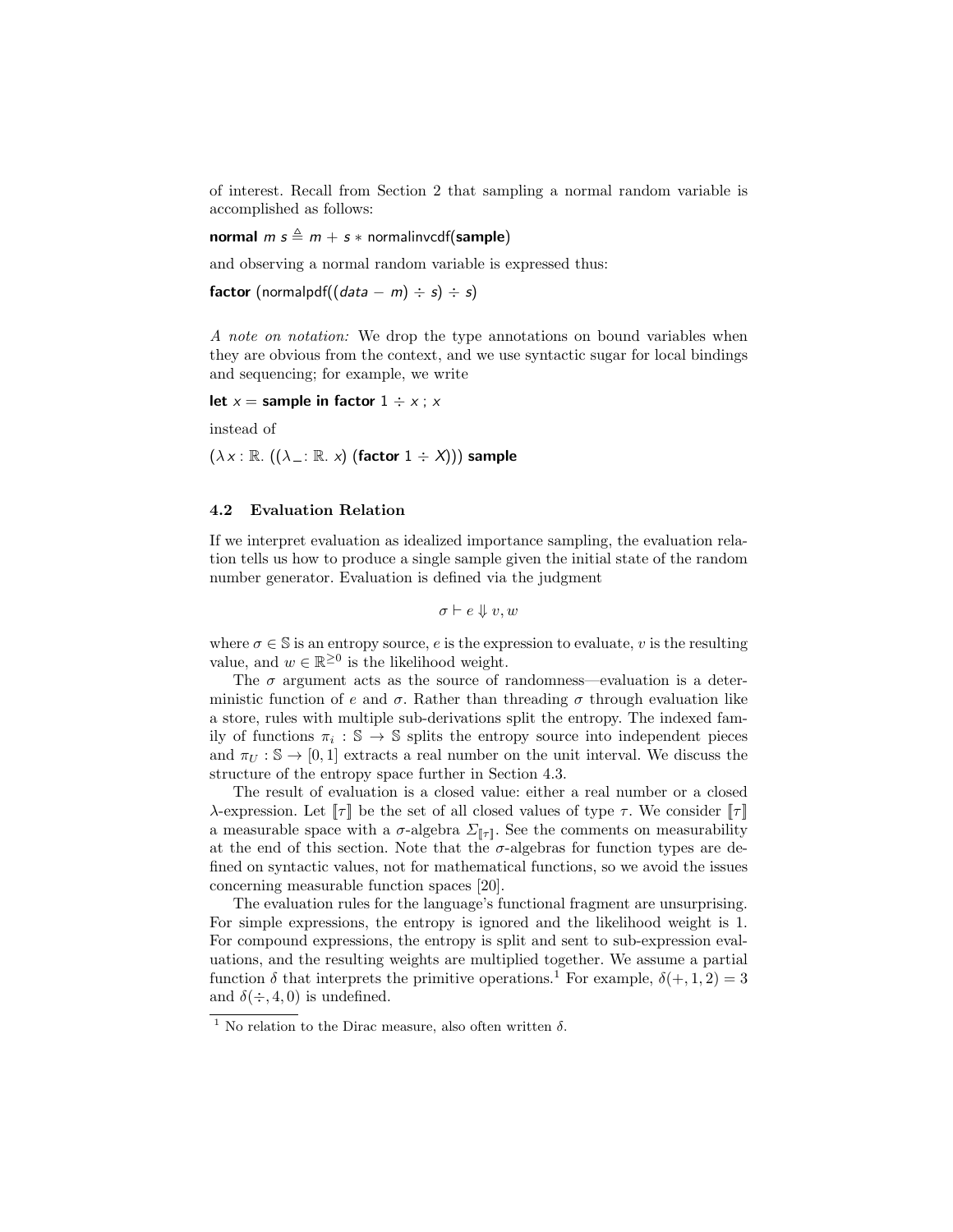**CONST** 

Lam

$$
\overline{\sigma \vdash r \Downarrow r, 1} \qquad \qquad \overline{\sigma \vdash \lambda x. e \Downarrow \lambda x. e, 1}
$$

App  $\pi_1(\sigma) \vdash e_1 \Downarrow \lambda x.\, e_b, w_1 \qquad \pi_2(\sigma) \vdash e_2 \Downarrow v_2, w_2 \qquad \pi_3(\sigma) \vdash e_b \: [x \mapsto v_2] \Downarrow v, w_3$  $\sigma \vdash e_1\; e_2 \Downarrow v, w_1\cdot w_2\cdot w_3$ 

| <b>PRIMOP</b><br>$\pi_i(\sigma) \vdash e_i \Downarrow v_i, w_i$ | $v = \delta(op^n, v_1, \cdots, v_n) \qquad w = \prod\nolimits_{i=1}^n w_i$ |  |
|-----------------------------------------------------------------|----------------------------------------------------------------------------|--|
|                                                                 | $\sigma \vdash op^n(e_1, \dots, e_n) \Downarrow v, w$                      |  |

| <b>SAMPLE</b>                            | <b>FACTOR</b>                                      |
|------------------------------------------|----------------------------------------------------|
| $r = \pi_U(\sigma)$                      | $\sigma \vdash e \Downarrow r, w$<br>r > 0         |
| $\sigma \vdash$ sample $\Downarrow r, 1$ | $\sigma \vdash$ factor $e \Downarrow r, r \cdot w$ |



The rule for **sample** extracts a real number uniformly distributed on the unit interval  $[0, 1]$ . The **factor** form evaluates its subexpression and interprets it as a likelihood weight to be factored into the weight of the current execution—but only if it is positive.

There are two ways evaluation can fail:

- the argument to **factor** is zero or negative
- the  $\delta$  function is undefined for an operation with a particular set of arguments, such as for  $1 \div 0$  or  $log(-5)$

The semantics does not distinguish these situations; in both cases, no evaluation derivation tree exists for that particular combination of  $\sigma$  and  $e$ .

### 4.3 Entropy Space

The evaluation relation of Section 4.2 represents evaluation of a probabilistic program as a deterministic partial function of points in an entropy space S. To capture the meaning of a program, we must consider the aggregate behavior over the entire entropy space. That requires integration, which in turn requires a measurable space  $(\Sigma_{\mathbb{S}})$  and a base measure on entropy  $(\mu_{\mathbb{S}} : \Sigma_{\mathbb{S}} \to \mathbb{R}^+)$ .

The entropy space must support our formulation of evaluation, which roughly corresponds to the following transformation:

$$
x_1 \sim D_1
$$
  
\n
$$
\Rightarrow \qquad x_1 = \text{invedf}_{D_1}(\pi_1(\sigma))
$$
  
\n
$$
\Rightarrow \qquad x_n = \text{invedf}_{D_n}(\pi_n(\sigma))
$$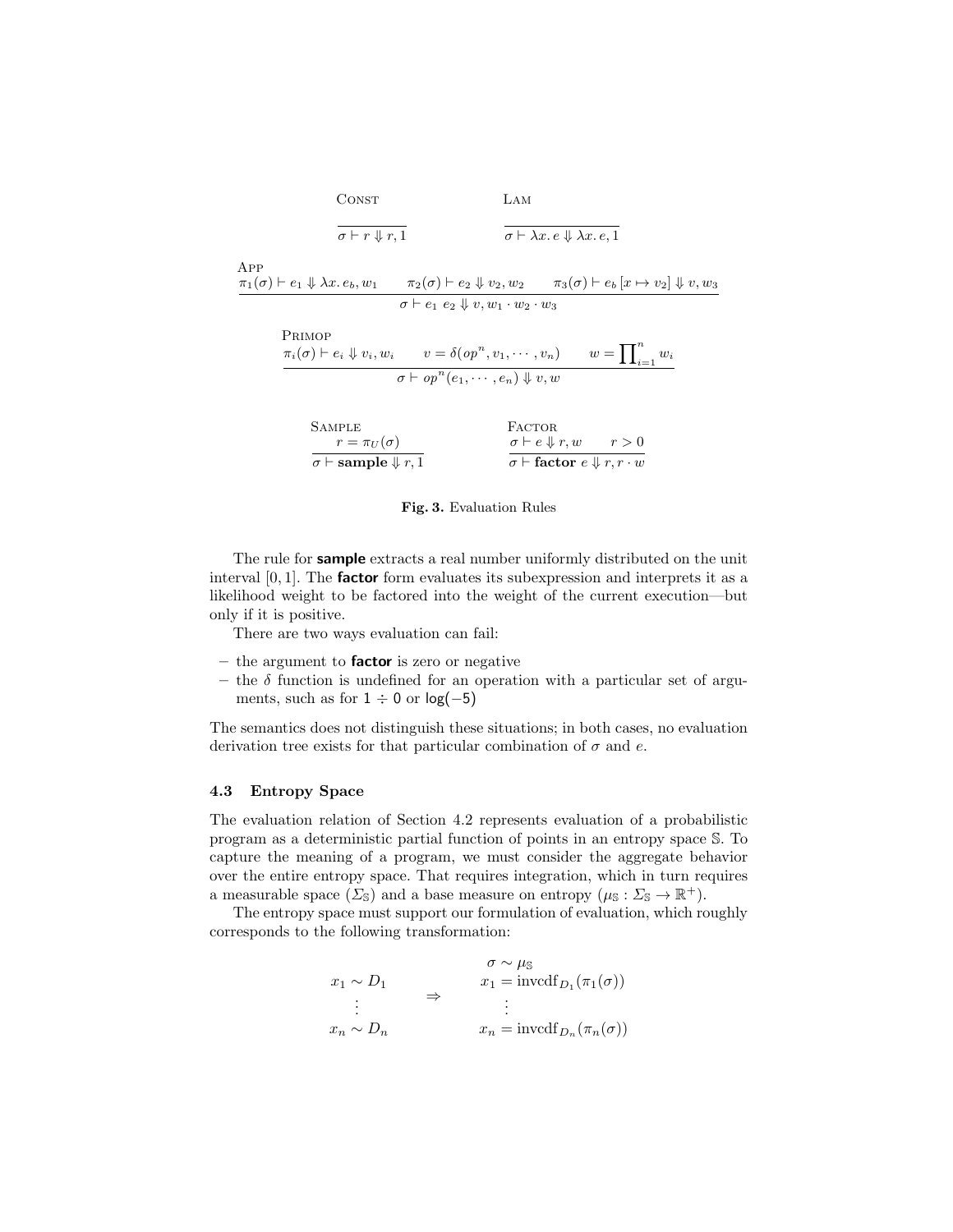The entropy space and its associated functions are ours to choose, provided they satisfy the following criteria:

- It must be a probability space. That is,  $\mu_{\mathbb{S}}(\mathbb{S}) = 1$ .
- It must be able to represent common real-valued random variables. It is sufficient to support a *standard uniform*—that is, a random variable uniformly distributed on the interval [0, 1]. Other distributions can be represented via the inverse-CDF transformation.
- It must support multiple independent random variables. That is, the entropy space must be isomorphic—in a measure-preserving way—to products of itself:  $\mathbb{S} \cong \mathbb{S}^2 \cong \mathbb{S}^n \quad (n \geq 1).$

The following specification formalizes these criteria.

**Definition 4 (Entropy).** (S,  $\Sigma$ <sub>S</sub>) is a measurable space with measure  $\mu$ <sub>S</sub> :  $\Sigma$ <sub>S</sub>  $\rightarrow$  $\mathbb{R}^+$  and functions

$$
\pi_U : \mathbb{S} \to [0, 1]
$$

$$
\pi_L, \pi_R : \mathbb{S} \to \mathbb{S}
$$

such that the following integral equations hold:

 $- \mu_{\mathbb{S}}(\mathbb{S}) = 1$ , and thus for all  $k \in \mathbb{R}^+$ ,  $\int k \mu_{\mathbb{S}}(d\sigma) = k$ ,  $-$  for all measurable functions  $f : [0,1] \rightarrow \mathbb{R}^+,$ 

$$
\int f(\pi_U(\sigma)) \mu_{\mathbb{S}}(d\sigma) = \int_{[0,1]} f(x) \lambda(dx)
$$

where  $\lambda$  is the Lebesque measure, and

 $-$  for all measurable functions  $g : \mathbb{S} \times \mathbb{S} \to \mathbb{R}^+$ ,

$$
\int g(\pi_{\rm L}(\sigma), \pi_{\rm R}(\sigma)) \mu_{\rm S}(d\sigma) = \iint g(\sigma_1, \sigma_2) \mu_{\rm S}(d\sigma_1) \mu_{\rm S}(d\sigma_2)
$$

That is,  $\pi_U$  interprets the entropy as a standard uniform random variable, and  $\pi_{\text{L}}$  and  $\pi_{\text{R}}$  split the entropy into a pair of independent parts and return the first or second part, respectively. We generalize from two-way splits to indexed splits via the following family of functions:

**Definition 5**  $(\pi_i)$  Let  $\pi_i : \mathbb{S} \to \mathbb{S}$  be the family of functions defined thus:

$$
\pi_1(\sigma) = \pi_{\mathcal{L}}(\sigma)
$$

$$
\pi_{n+1}(\sigma) = \pi_n(\pi_{\mathcal{R}}(\sigma))
$$

Definition 5 is "wasteful"—for any  $n \in \mathbb{N}$ , using only  $\pi_1(\sigma)$  through  $\pi_n(\sigma)$ discards part of the entropy—but that does not cause problems, because the wasted entropy is independent and thus integrates away. Thus the a generalized entropy-splitting identity holds for measurable  $f : \mathbb{S}^n \to \mathbb{R}^+$ :

$$
\int f(\pi_1(\sigma),\cdots,\pi_n(\sigma)) \mu_{\mathbb{S}}(d\sigma) = \int \cdots \int f(\sigma_1,\cdots,\sigma_n) \mu_{\mathbb{S}}(d\sigma_1)\cdots\mu_{\mathbb{S}}(d\sigma_n)
$$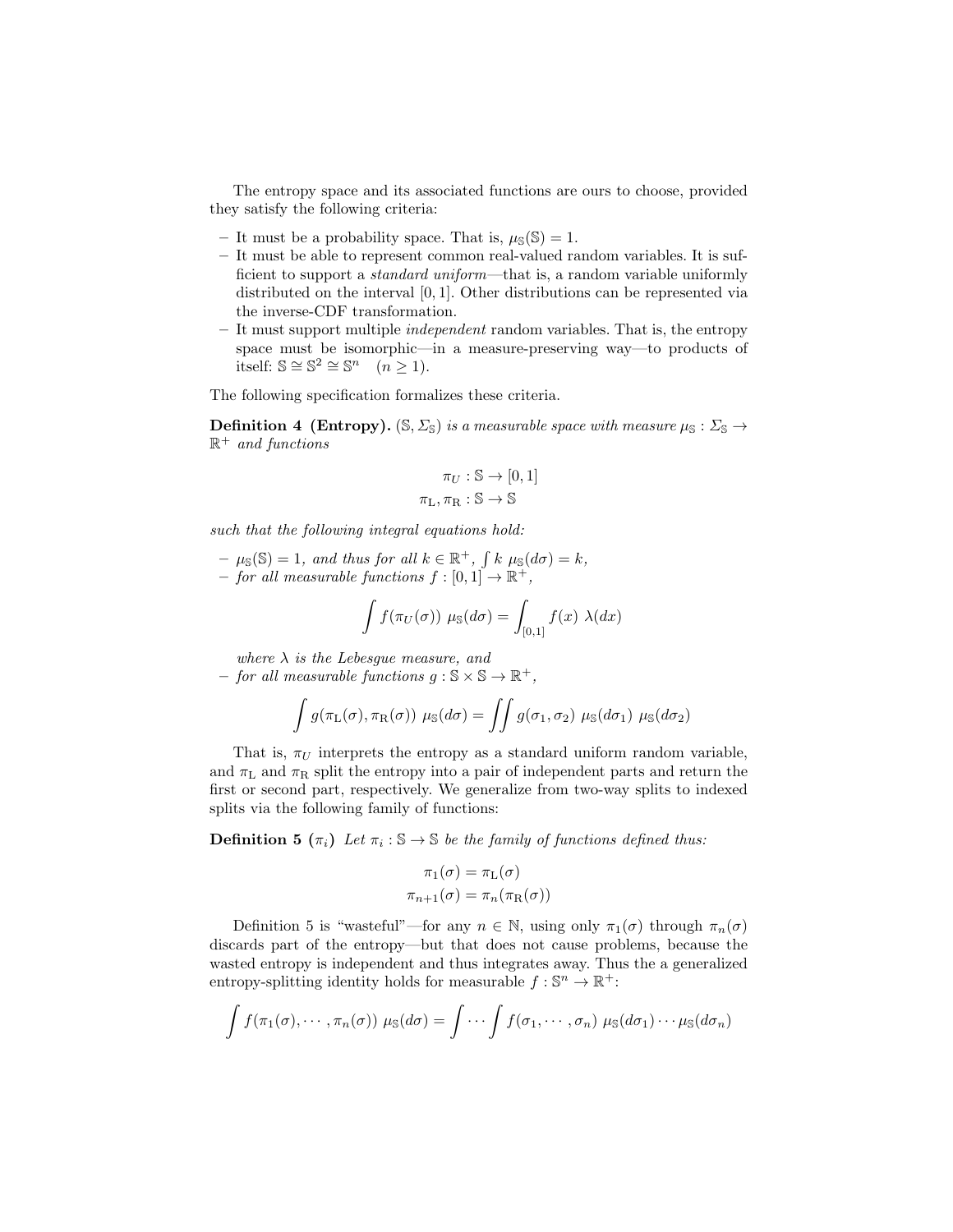Our preferred concrete representation of S is the countable product of unit intervals,  $[0,1]^\omega$ , sometimes called the Hilbert cube. The  $\pi_L$ ,  $\pi_R$ , and  $\pi_U$  functions are defined as follows:

$$
\pi_{\mathcal{L}}(\langle u_0, u_1, u_2, u_3, \dots \rangle) = \langle u_0, u_2, \dots \rangle
$$
  

$$
\pi_{\mathcal{R}}(\langle u_0, u_1, u_2, u_3, \dots \rangle) = \langle u_1, u_3, \dots \rangle
$$
  

$$
\pi_{\mathcal{U}}(\langle u_0, u_1, u_2, u_3, \dots \rangle) = u_0
$$

The  $\sigma$ -algebra  $\Sigma_{\mathbb{S}}$  is the Borel algebra of the product topology (cf Tychonoff's Theorem). The basis of the product topology is the set of products of intervals, only finitely many of which are not the whole unit interval  $U = [0, 1]$ :

$$
\left\{ \left( \prod_{i=1}^k (a_i, b_i) \right) \times U^{\omega} \mid 0 \le a_i \le b_i \le 1, k \in \mathbb{N} \right\}
$$

We define the measure  $\mu_{\mathbb{S}}$  on a basis element as follows:

$$
\mu_{\mathbb{S}}\left(\left(\prod_{i=1}^{k}(a_i,b_i)\right)\times U^{\omega}\right)=\prod_{i=1}^{k}(b_i-a_i)
$$

That uniquely determines the measure  $\mu_{\mathbb{S}} : \Sigma_{\mathbb{S}} \to \mathbb{R}^+$  by the Carathéodory extension theorem.

Another representation of entropy is the Borel space on [0, 1] with (restricted) Lebesgue measure and bit-splitting  $\pi_{\text{L}}$  and  $\pi_{\text{R}}$ . In fact, both of these representations are examples of standard atomless probability spaces, and all such spaces are isomorphic (modulo null sets). In the rest of the paper, we rely only on the guarantees of Definition 4, not on the precise representation of S.

#### 4.4 Measure Semantics

We represent the aggregate behavior of a closed expression as a measure, obtained by integrating the behavior of the evaluation relation over the entropy space. If  $\vdash e : \tau$  then  $\mu_e : \Sigma_{\llbracket \tau \rrbracket} \to \mathbb{R}^+$  is the value measure of e, defined as follows:

#### Definition 6 (Value Measure)

$$
\mu_e(V) = \int \text{evalin}(e, V, \sigma) \ \mu_{\mathbb{S}}(d\sigma)
$$

$$
\text{evalin}(e, V, \sigma) = \mathbb{I}_V(\text{ev}(e, \sigma)) \cdot \text{ew}(e, \sigma)
$$

$$
\text{ev}(e, \sigma) = \begin{cases} v & \text{if } \sigma \vdash e \Downarrow v, w \\ \bot & \text{otherwise} \end{cases}
$$

$$
\text{ew}(e, \sigma) = \begin{cases} w & \text{if } \sigma \vdash e \Downarrow v, w \\ 0 & \text{otherwise} \end{cases}
$$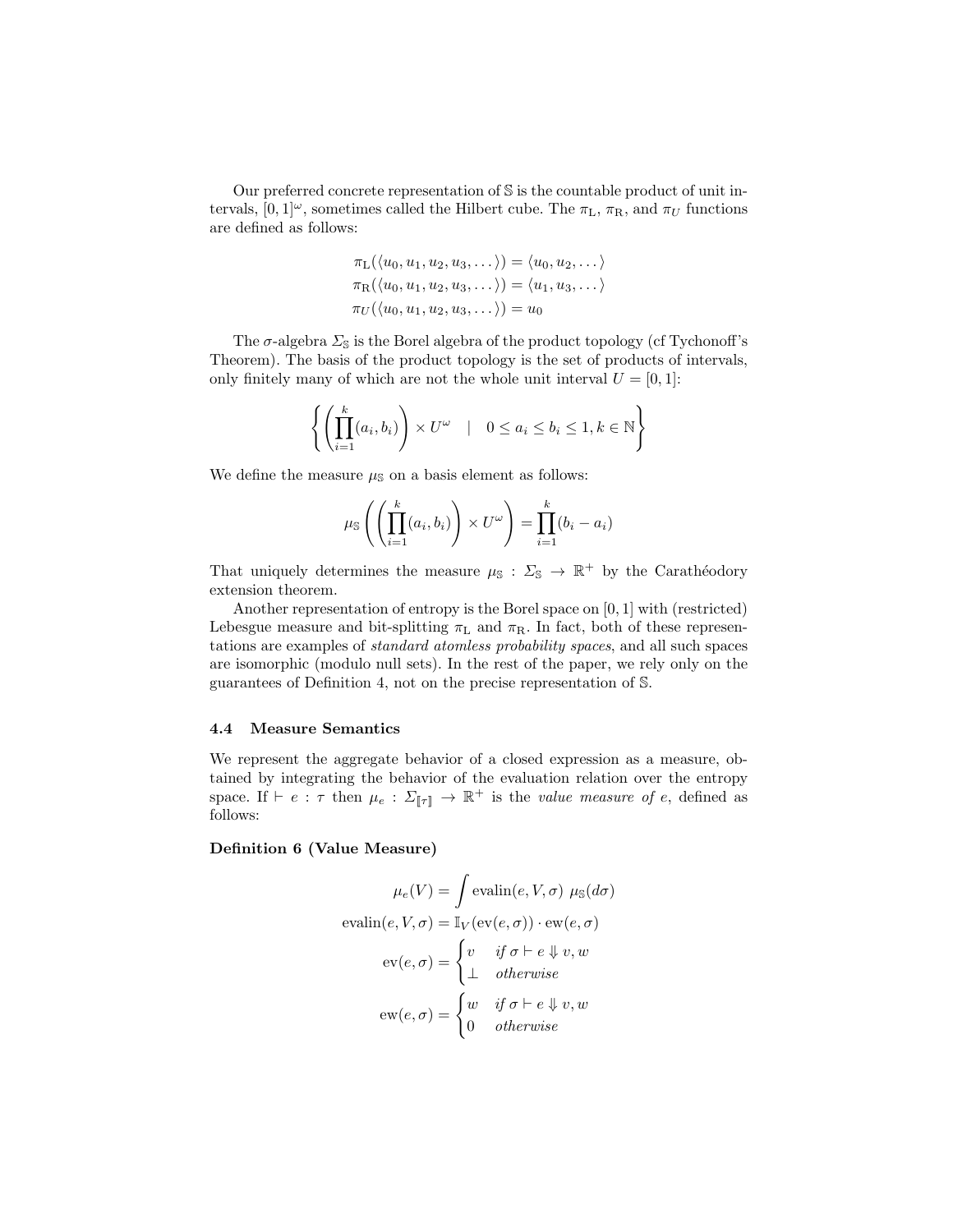The evaluation relation  $\sigma \vdash e \Downarrow v, w$  is a partial function of  $(\sigma, e)$ —nondeterministic behavior is represented as deterministic dependence on the entropy σ. From this partial function we define a total evaluation function ev(e, σ) and a total weighting function  $ew(e, \sigma)$ . The evalin $(e, V, \sigma)$  function takes a measurable outcome set of interest and checks whether the result of evaluation falls within that set. If so, it produces the weight of the evaluation; otherwise, it produces 0. We write  $\mathbb{I}_X$  for the indicator function for X, which returns 1 if its argument is in  $X$  and 0 otherwise.

Integrating evalin $(e, V, \sigma)$  over the entire entropy space yields the value measure  $\mu_e$ . Strictly speaking, the definition above defines  $\mu_e$  as a measure on  $[\![\tau]\!]_\perp$ , but since  $ev(e, \sigma) = \bot$  only when  $ew(e, \sigma) = 0$ ,  $\mu_e$  never assigns any weight to  $\perp$  and thus we can consider it a measure on  $\llbracket \tau \rrbracket$ .

The following theorem shows that the value measure is an adequate representation of the behavior of a program.

**Theorem 7.** Let  $f : [\tau] \to \mathbb{R}^+$  be measurable, and let  $\vdash e : \tau$ . Then

$$
\int f(v) \mu_e(dv) = \int f(\mathrm{ev}(e,\sigma)) \cdot \mathrm{ew}(e,\sigma) \mu_{\mathbb{S}}(d\sigma)
$$

*Proof.* First consider the case where f is an indicator function  $\mathbb{I}_X$ :

$$
\int f(v) \ \mu_e(dv) = \int \mathbb{I}_X(v) \ \mu_e(dv) \tag{f = \mathbb{I}_X}
$$

 $=\mu_e(X)$  (integral of indicator function)

$$
= \int \mathbb{I}_X(\mathrm{ev}(e,\sigma)) \cdot \mathrm{ew}(e,\sigma) \mu_\mathbb{S}(d\sigma) \qquad \text{(Definition 6)}
$$

$$
= \int f(\mathrm{ev}(e,\sigma)) \cdot \mathrm{ew}(e,\sigma) \mu_{\mathbb{S}}(d\sigma) \qquad (f = \mathbb{I}_X)
$$

The equality extends to simple functions—linear combinations of characteristic functions—by the linearity of integration and to measurable functions as the suprema of sets of simple functions.  $\Box$ 

**Measurability** For the integral defining  $\mu_e(V)$  to be well-defined, evalin $(e, V, \sigma)$ must be measurable when considered as a function of  $\sigma$ . Furthermore, in later proofs we will need the  $ev(\cdot, \cdot)$  and  $ew(\cdot, \cdot)$  functions to be measurable with respect to the product space on their arguments. More precisely, if we consider a type-indexed family of functions

$$
\mathrm{ev}_\tau:\mathrm{Expr}\llbracket\tau\rrbracket\times\mathbb{S}\to\llbracket\tau\rrbracket
$$

then we need each  $ev_{\tau}$  to be measurable in  $\Sigma_{\llbracket \tau \rrbracket}$  with respect to the product measurable space  $\Sigma_{\text{Expr}[\![\tau]\!]} \times \Sigma_{\mathbb{S}}$ , and likewise for ew<sub> $\tau$ </sub>. Note that the space of values  $[\![\tau]\!]$  is a subset of the expressions  $\text{Expr}[\![\tau]\!]$ , so we can take  $\Sigma_{[\![\tau]\!]}$  to be  $\Sigma_{\text{Expr}[\![\tau]\!]}$  restricted to the values. But we must still define  $\Sigma_{\text{Expr}[\![\tau]\!]}$  and show the functions are measurable.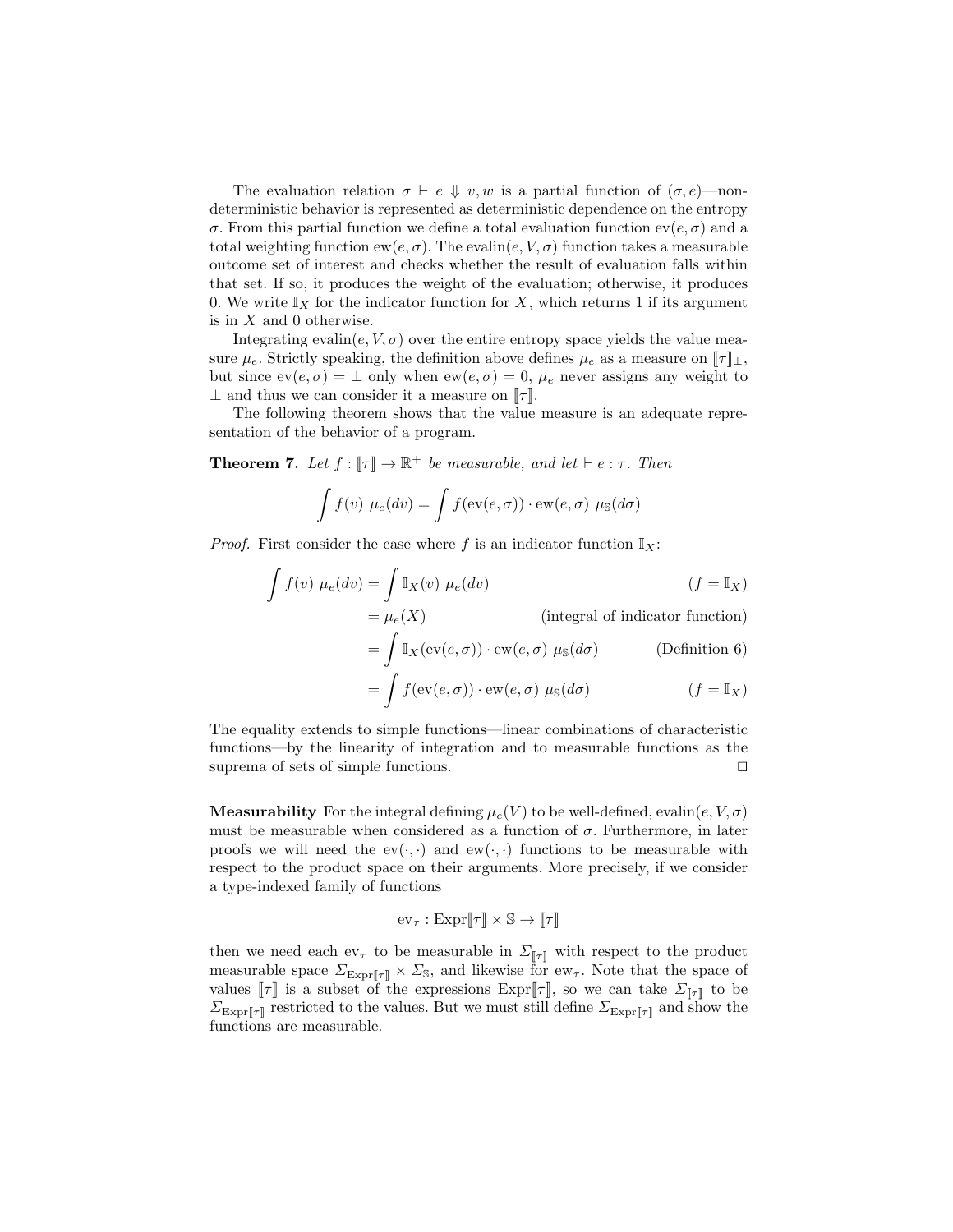We do not present a direct proof of measurability in this paper. Instead, we rely again on Borgström et al.  $[3]$ : we treat their language, for which they have proven measurability, as a meta-language. Interpreters for the ev and ew functions of our language can be written as terms in this meta-language, and thus their measurability result can be carried over to our language. We take  $\mathbb{S} = [0, 1]$  and extend the meta-language with the measurable functions  $\pi_{\text{L}}$ ,  $\pi_{\text{R}}$ , and  $\pi_U$ . The definition of  $\Sigma_{\text{Expr}[\tau]}$  is induced by the encoding function that represents our object terms as values in their meta-language and the structure of their measurable space of expressions.

#### 4.5 Digression: Interpretation of Probabilistic Programs

In general, the goal of a probabilistic programming language is to interpret programs as probability distributions.

If a program's value measure is finite and non-zero, then it can be normalized to yield a probability distribution. The following examples explore different classes of such programs:

- $-$  Continuous measures: sample, normalinvcdf(sample), etc.
- Discrete measures: if sample  $< 0.2$  then 1 else 0
- Sub-probability measures:

let  $x =$  normalinvcdf(sample) in if  $x < 0$  then factor 0 else x

– Mixtures of discrete and continuous: for example,

let  $x =$  sample in if  $x < 0.5$  then 0 else x

has a point mass at 0 and is continuous on  $(0.5, 1)$ .

Our language, however, includes programs that have no interpretation as distributions:

- Zero measure: factor 0
- Infinite (but σ-finite) measures. For example,

let  $x =$  sample in factor  $(1 \div x)$ ; x

has infinite measure because  $\int_0^1 \frac{1}{x} dx$  is infinite. But the measure is  $\sigma$ -finite because each interval  $\left[\frac{1}{n},1\right]$  has finite measure and the union of all such intervals covers (0, 1], the support of the measure.

 $-$  Non- $\sigma$ -finite measures. For example,

let  $x =$  sample in factor  $(1 \div x)$ ; 0

has  $\mu(0) = \infty$ . (We conjecture that all value measures definable in this language are either  $\sigma$ -finite or have a point with infinite weight.)

Zero measures indicate unsatisfiable constraints; more precisely, the set of successful evaluations may not be empty, merely measure zero.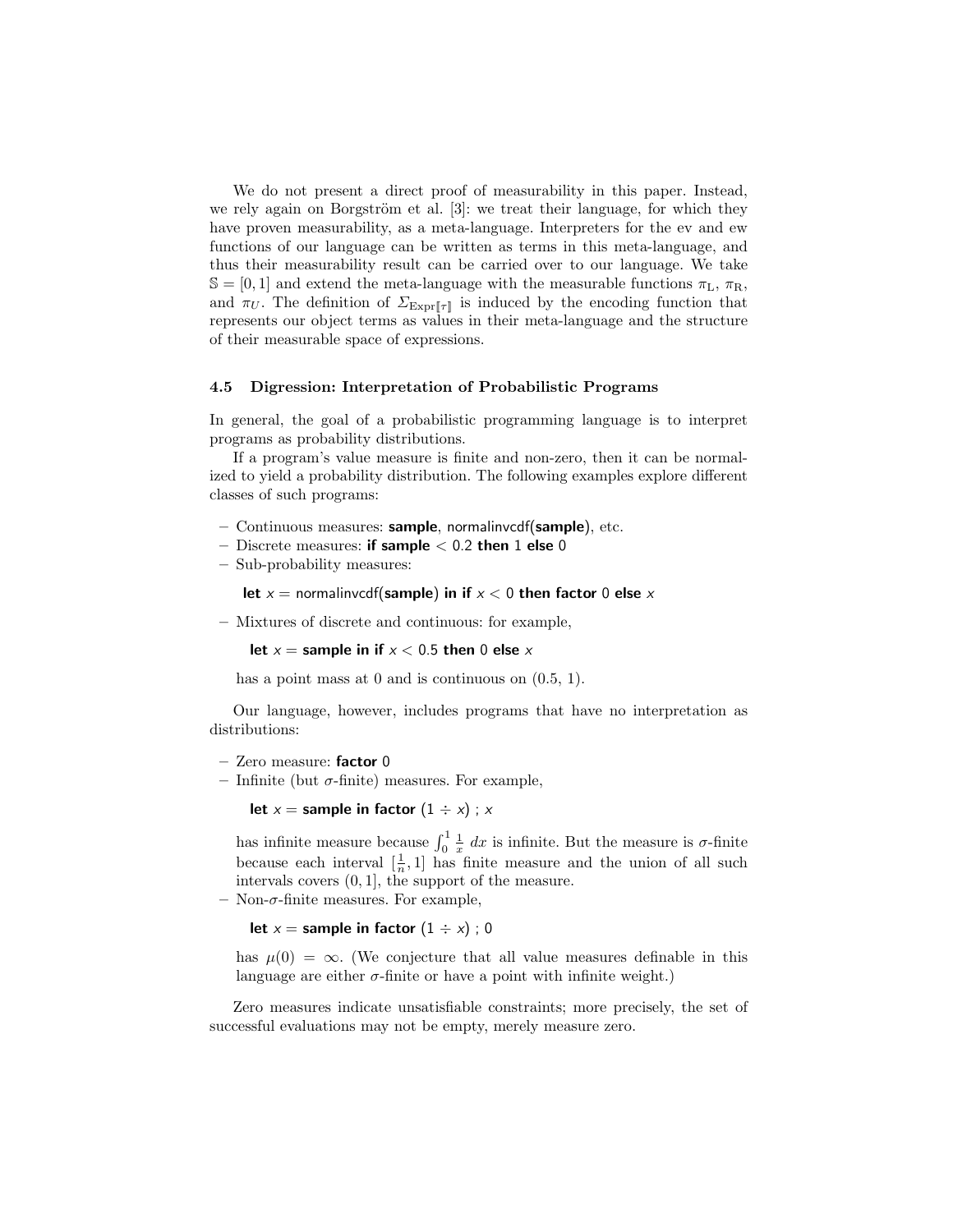|                |                                 | $C ::= \Box \cup \lambda x : \tau.C \mid C \in \vert e \cap C \vert op(e, \cdots, C, e, \cdots) \vert$ factor C |                    |
|----------------|---------------------------------|-----------------------------------------------------------------------------------------------------------------|--------------------|
|                |                                 | $C \cdot \Gamma$                                                                                                |                    |
|                | $\lceil \cdot \emptyset \rceil$ | $(\lambda x : \tau C) : \Gamma[x \mapsto \tau]$                                                                 |                    |
| $C: \Gamma$    | $C: \Gamma$                     | $C: \Gamma$                                                                                                     | $C: \Gamma$        |
| $C e : \Gamma$ | $e C : \Gamma$                  | $op(e, \cdots, C, e, \cdots): \Gamma$                                                                           | factor $C: \Gamma$ |

Fig. 4. Contexts

Infinite value measures arise only from the use of **factor**; the value measure of a program that does not contain factor is always a sub-probability measure. It may not be a probability measure—recall that  $1 \div 0$  and **factor** 0 both cause execution to fail. We could eliminate infinite-measure programs by sacrificing expressiveness. For example, if the valid arguments to factor were restricted to the range  $(0, 1]$ , as in Börgstrom et al. [3], only sub-probability measures would be expressible. But there are good reasons to allow **factor** with numbers greater than 1, such as representing the observation of a normal random variable with a small variance—perhaps a variance computed from another random variable. There is no simple syntactic rule that excludes the infinite-measure programs above without also excluding some useful applications of factor.

Note that the theorems in this paper apply to all programs, regardless of whether they can be interpreted as probability distributions. In particular, we apply Lemma 1 (Tonelli) only to integrals over  $\mu_{\mathbb{S}}$ , which is finite.

#### 4.6 Contextual Equivalence

Two expressions are contextually equivalent  $(=_{\text{ctx}})$  if for all closing program contexts  $C$  their observable aggregate behavior is the same. We take *programs* to be real-valued closed expressions; their observable behavior consists of their value measures  $(\Sigma_{\mathbb{R}} \to \mathbb{R}^+).$ 

Figure 4 defines contexts and their relationship with type environments. The relation  $C : \Gamma$  means that C provides bindings satisfying  $\Gamma$  to the expression placed in its hole.

**Definition 8 (Contextual equivalence)** If  $\Gamma \vdash e_1 : \tau$  and  $\Gamma \vdash e_2 : \tau$ , then  $e_1$  and  $e_2$  are contextually equivalent  $(e_1 = \begin{bmatrix} C_{\text{ctx}} & e_2 \end{bmatrix})$  if and only if for all contexts C such that  $C : \Gamma$  and  $\vdash C[e_1] : \mathbb{R}$  and  $\vdash C[e_2] : \mathbb{R}$  and for all measurable sets  $A \in \Sigma \mathbb{R},$ 

$$
\mu_{C[e_1]}(A) = \mu_{C[e_2]}(A)
$$

Instances of contextual equivalence are difficult to prove directly because of the quantification over all syntactic contexts.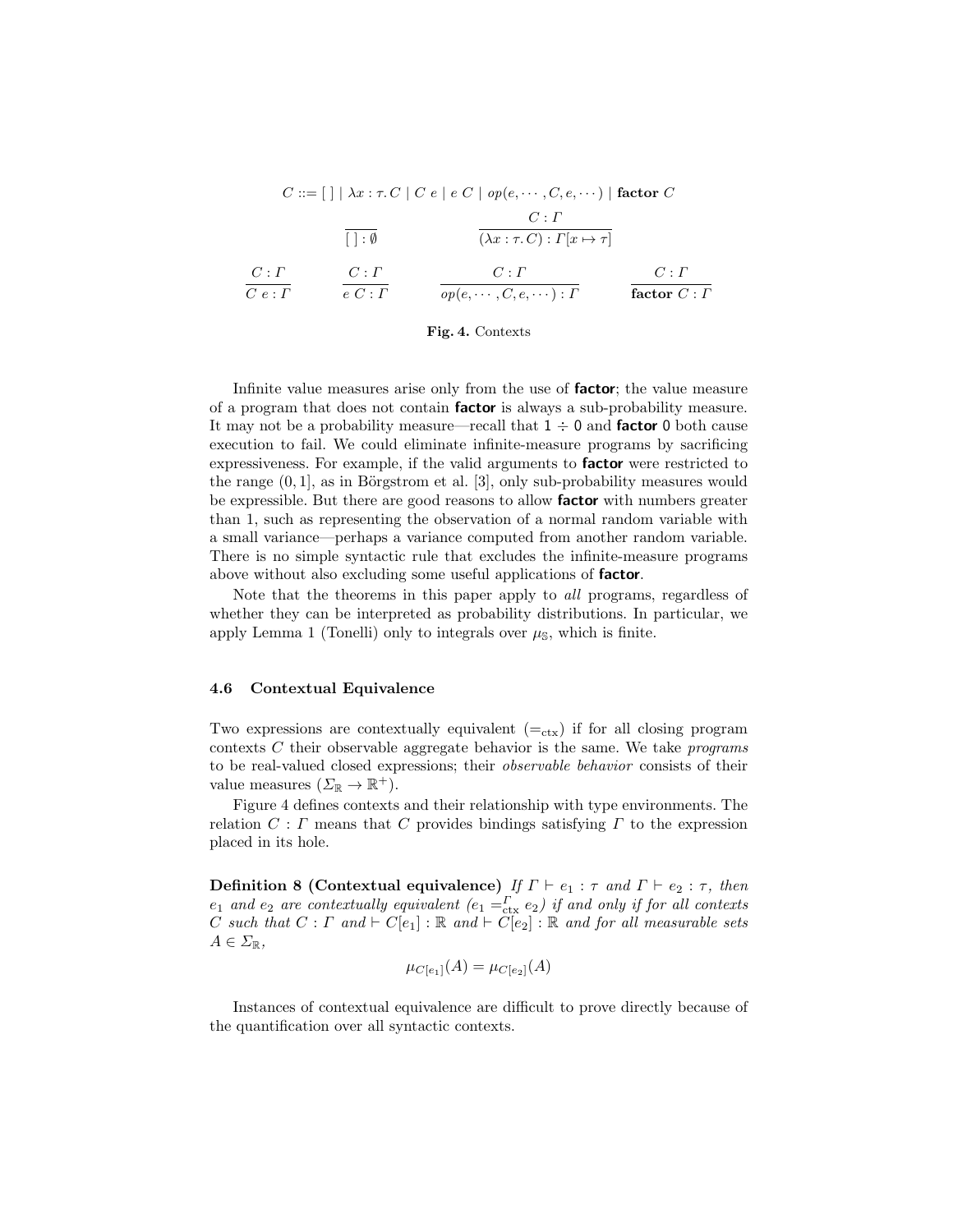Definition 9 ( $\approx$ )

 $\Gamma \vdash e_1 \approx e_2 : \tau \iff \forall (\gamma_1, \gamma_2) \in \mathcal{G}[\![\Gamma]\!], \ (e_1 \cdot \gamma_1, e_2 \cdot \gamma_2) \in \mathcal{E}[\![\tau]\!]$  $(r_1, r_2) \in \mathcal{V}[\mathbb{R}] \iff r_1 = r_2$  $(\lambda x.\, e_1, \lambda x.\, e_2) \in \mathcal{V}[\![\tau_1 \to \tau_2]\!] \iff \forall (v_1, v_2) \in \mathcal{V}[\![\tau_1]\!], \ (e_1 \, [x \mapsto v_1], e_2 \, [x \mapsto v_2]) \in \mathcal{E}[\![\tau_2]\!]$  $(\gamma_1, \gamma_2) \in \mathcal{G}[\![\Gamma]\!] \iff \gamma_1 \models \Gamma \land \gamma_2 \models \Gamma \land \forall x \in \text{dom}(\Gamma), (\gamma_1(x), \gamma_2(x)) \in \mathcal{V}[\![\Gamma(x)]\!]$  $(e_1, e_2) \in \mathcal{E}[\![\tau]\!] \iff \forall (A_1, A_2) \in \mathcal{A}[\![\tau]\!], \ \mu_{e_1}(A_1) = \mu_{e_2}(A_2)$  $(A_1, A_2) \in \mathcal{A}[\![\tau]\!] \iff A_1, A_2 \in \Sigma_{\llbracket \tau \rrbracket} \; \wedge \; \forall (v_1, v_2) \in \mathcal{V}[\![\tau]\!], \; (v_1 \in A_1 \iff v_2 \in A_2)$ 

Fig. 5. Logical relation and auxiliary relations

### 5 A Logical Relation for Contextual Equivalence

In this section we develop a logical relation for proving expressions contextually equivalent. Membership in the logical relation implies contextual equivalence but is easier to prove directly. We prove soundness via compatibility lemmas, one for each kind of compound expression. The fundamental property (a form of reflexivity) enables simplifications to the logical relation that we take advantage of in Section 6 when applying the relation to particular equivalences.

Figure 5 defines the relation

$$
\Gamma \vdash e_1 \approx e_2 : \tau
$$

and its auxiliary relations (Definition 9). In a deterministic language, we would construct the relation so that two expressions are related if they produce related values when evaluated with related substitutions. In our probabilistic language, two expressions are related if they have related value measures when evaluated with related substitutions. (The notation  $e \cdot \gamma$  indicates the substitution  $\gamma$  applied to the expression e.)

The  $\approx$  relation depends on the following auxiliary relations:

- $\mathcal{V}[\tau]$  relates closed values of type  $\tau$ . Real values are related if they are identical, and functions are related if they take related inputs to related evaluation configurations  $(\mathcal{E}[\![\tau]\!])$ .
- $\sim$   $\mathcal{G}\llbracket \Gamma \rrbracket$  relates substitutions. Variables are mapped to related values.
- $\mathcal{E}[\![\tau]\!]$  relates closed expressions. Expressions are related if their value measures agree on measurable sets related by  $\mathcal{A}[\![\tau]\!]$ .
- $\mathcal{A}[\![\tau]\!]$  relates measurable sets of values.

When comparing value measures, we must not demand complete equality of the measures; instead, we only require that they agree on  $V[\![\tau]\!]$ -closed measurable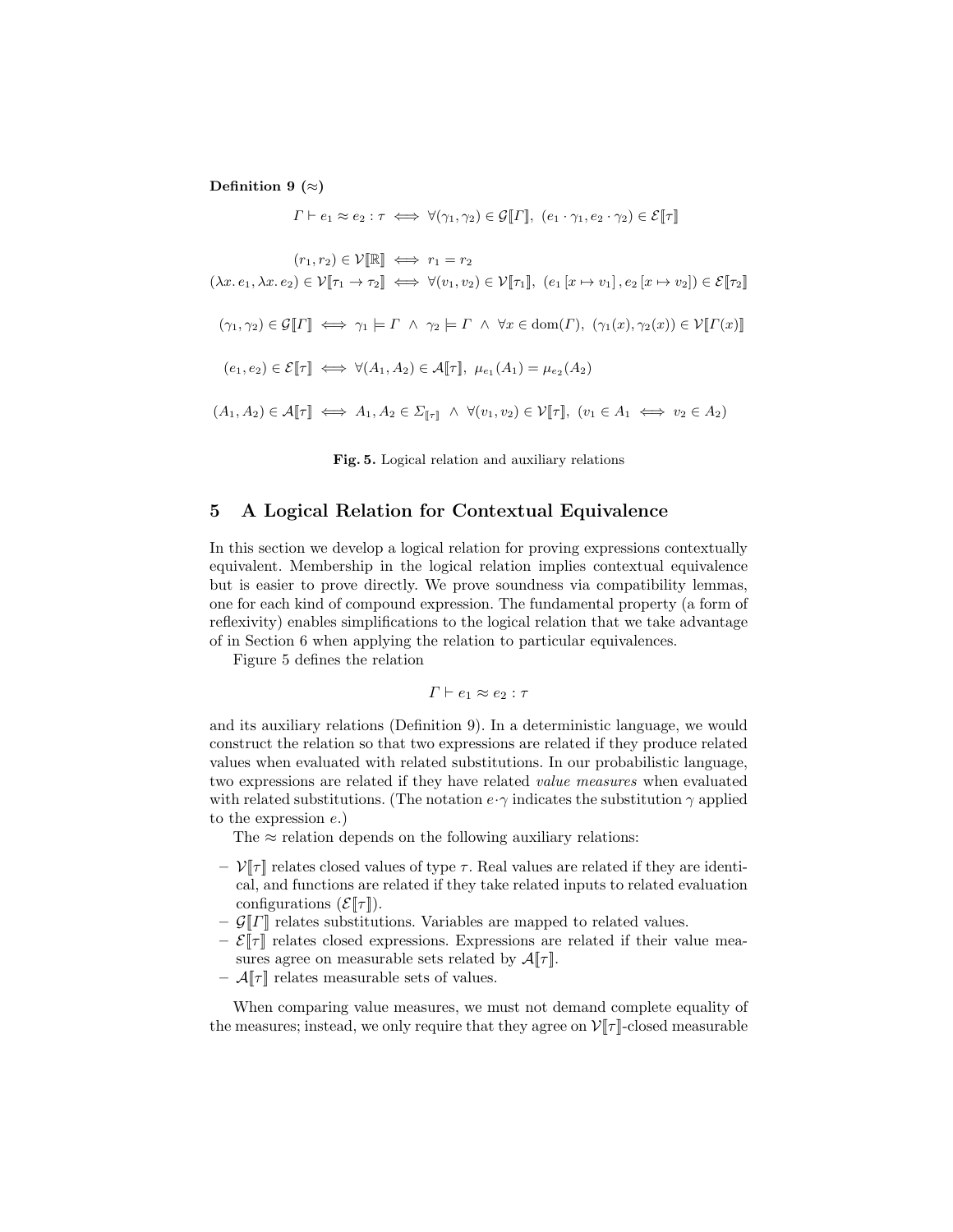value sets. To see why, consider the expressions  $\lambda x \cdot x + 2$  and  $\lambda x \cdot x + 1 + 1$ . As values, they are related by  $V[\mathbb{R} \to \mathbb{R}]$ . As expressions, we want them to be related by  $\mathcal{E}[\mathbb{R} \to \mathbb{R}]$ , but their value measures are not identical; they are Dirac measures on different—but related—syntactic values. In particular:

$$
-\mu_{\lambda x. x+2}(\{\lambda x. x+2\}) = 1, \text{ but } -\mu_{\lambda x. x+1+1}(\{\lambda x. x+2\}) = 0
$$

The solution is to compare measures only on related measurable sets. For every value in the set given to the first measure, we must include every related value in the set given to the second measure (and vice versa). This relaxation on measure equivalence preserves the spirit of "related computations produce related results."

Lemma 10 (Symmetry and transitivity).  $V[\![\tau]\!]$ ,  $\mathcal{G}[\![\Gamma]\!]$ ,  $\mathcal{E}[\![\tau]\!]$ ,  $\mathcal{A}[\![\tau]\!]$ , and  $\approx$ are symmetric and transitive.

*Proof.* The symmetry and transitivity of  $\approx$  and G follow from that of E and V.

We prove symmetry and transitivity of  $V[\![\tau]\!]$ ,  $\mathcal{E}[\![\tau]\!]$ , and  $\mathcal{A}[\![\tau]\!]$  simultaneously by induction on  $\tau$ . For a given  $\tau$ , the properties of  $\mathcal{E}[\![\tau]\!]$  and  $\mathcal{A}[\![\tau]\!]$  follow from  $\mathcal{V}[\![\tau]\!]$ . The R case is trivial. Transitivity for  $\mathcal{V}[\![\tau'\to\tau]\!]$  is subtle; given  $(v_1, v_3) \in$  $\mathcal{V}[\![\tau']\!]$ , we must find a  $v_2$  such that  $(v_1, v_2) \in \mathcal{V}[\![\tau']\!]$  and  $(v_2, v_3) \in \mathcal{V}[\![\tau']\!]$  in order to use transitivity of  $\mathcal{E}[\tau]$  (induction hypothesis). But we can use symmetry and transitivity of  $V[\![\tau']\!]$  (also induction hypotheses) to show  $(v_1, v_1) \in V[\![\tau']\!]$ , so  $v_1$ is a suitable value for  $v_2$ .

The reflexivity of  $\mathcal{V}, \mathcal{E}, \mathcal{G}, \text{ and } \approx \text{ is harder to prove. In fact, it is a corollary.}$ of the fundamental property of the logical relation (Theorem 15).

#### 5.1 Compatibility Lemmas

The compatibility lemmas show that expression pairs built from related components are themselves related. Equivalently, they allow the substitution of related expressions in single-frame contexts. Given the compatibility lemmas, soundness with respect to contextual equivalence with arbitrary contexts is a short inductive hop away.

#### Lemma 11 (Lambda Compatibility).

$$
\frac{\Gamma, x : \tau' \vdash e_1 \approx e_2 : \tau}{\Gamma \vdash (\lambda x : \tau'. e_1) \approx (\lambda x : \tau'. e_2) : \tau' \to \tau}
$$

*Proof.* Let  $(\gamma_1, \gamma_2) \in \mathcal{G}[\![\![\Gamma]\!]$ . We must prove that  $\lambda x. e_i \cdot \gamma_i$  are in  $\mathcal{E}[\![\tau' \to \tau]\!]$ —that is, the corresponding value measures  $\mu_{\lambda x.\, e_i \cdot \gamma_i}$  agree on all  $(A_1, A_2) \in \mathcal{A}[\![\tau' \to \tau]\!]$ .

The value measure  $\mu_{\lambda x.\, e_i \cdot \gamma_i}$  is concentrated at  $\lambda x.\, e_i \cdot \gamma_i$  with weight 1, so the measures are related if those closures are related in  $V[\tau' \to \tau]$ . That in turn requires that  $(e_i \cdot \gamma_i)$   $[x \mapsto v_i]$  be related in  $\mathcal{E}[\![\tau]\!]$  for  $(v_1, v_2) \in \mathcal{V}[\![\tau']\!]$ . That follows from  $\Gamma, x : \tau' \vdash e_1 \approx e_2 : \tau$ , instantiated at  $[\gamma_i, x \mapsto v_i]$  $\Box$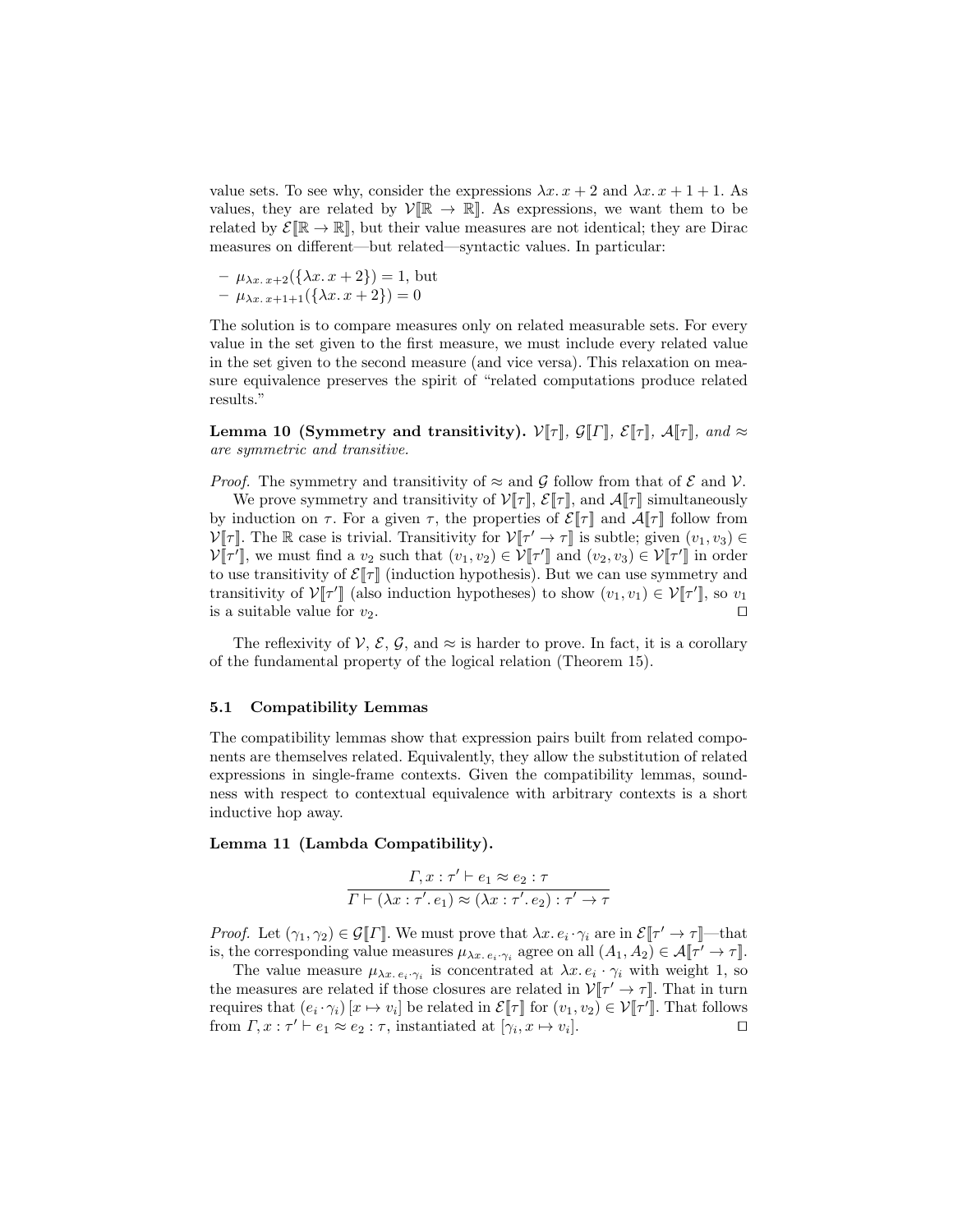Lemma 12 (App Compatibility).

$$
\frac{\Gamma \vdash e_1 \approx e_2 : \tau' \to \tau \qquad \Gamma \vdash e'_1 \approx e'_2 : \tau'}{\Gamma \vdash e_1 \; e'_1 \approx e_2 \; e'_2 : \tau}
$$

*Proof.* By the premises, the  $\mu_{e_i \cdot \gamma_i}$  measures agree on  $\mathcal{A}[\![\tau' \to \tau]\!]$ , and the  $\mu_{e'_i \cdot \gamma_i}$ measures agree on  $\mathcal{A}[\tau']$ . Our strategy is to use Lemma 2 (Coarsening) to rewrite the integrals after unpacking the the definition of the value measures and the App rule. The applyin function defined as follows

$$
applyin(\lambda x. e, v', A, \sigma) = \text{evalin}(e[x \mapsto v'], A, \sigma)
$$

is useful for expressing the unfolding of the App rule.

Let  $(\gamma_1, \gamma_2) \in \mathcal{G}[\![\Gamma]\!]$ . We must prove the expressions  $(e_i \; e'_i) \cdot \gamma_i$  are in  $\mathcal{E}[\![\tau]\!]$ .

After unfolding  $\mathcal E$  and introducing  $(A_1, A_2) \in \mathcal A[\![\tau]\!]$ , we must show the corresponding value measures agree:

$$
\mu_{(e_1 \ e'_1) \cdot \gamma_1}(A_1) = \mu_{(e_2 \ e'_2) \cdot \gamma_2}(A_2)
$$

We rewrite each side as follows:

$$
\mu_{(e_i e'_i)\cdot\gamma_i}(A_i)
$$
\n
$$
= \int \text{evalin}((e_i e'_i) \cdot \gamma_i, A_i, \sigma) \mu_{\mathbb{S}}(d\sigma)
$$
\n
$$
= \int \text{applyin}(\text{ev}(e_i \cdot \gamma_i, \pi_1(\sigma)), \text{ev}(e'_i \cdot \gamma_i, \pi_2(\sigma)), A_i, \pi_3(\sigma))
$$
\n
$$
\cdot \text{ew}(e_i \cdot \gamma_i, \pi_1(\sigma)) \cdot \text{ew}(e'_i \cdot \gamma_i, \pi_2(\sigma)) \mu_{\mathbb{S}}(d\sigma)
$$
\n
$$
= \iiint \text{applyin}(\text{ev}(e_i \cdot \gamma_i, \sigma_1), \text{ev}(e'_i \cdot \gamma_i, \sigma_2), A_i, \sigma_3)
$$
\n
$$
\cdot \text{ew}(e_i \cdot \gamma_i, \sigma_1) \cdot \text{ew}(e'_i \cdot \gamma_i, \sigma_2) \mu_{\mathbb{S}}(d\sigma_3) \mu_{\mathbb{S}}(d\sigma_2) \mu_{\mathbb{S}}(d\sigma_1)
$$
\n
$$
\text{(by Proposition 4)}
$$
\n
$$
= \iiint \text{applyin}(v, v', A_i, \sigma_3) \mu_{\mathbb{S}}(d\sigma_3) \mu_{e'_i \cdot \gamma_i}(dv') \mu_{e_i \cdot \gamma_i}(dv) \quad \text{(by Theorem 7)}
$$

After rewriting both sides, we have the goal

$$
\iiint \text{applyin}(v, v', A_1, \sigma) \mu_{\mathbb{S}}(d\sigma) \mu_{e'_1 \cdot \gamma_1}(dv') \mu_{e_1 \cdot \gamma_1}(dv)
$$

$$
= \iiint \text{applyin}(v, v', A_2, \sigma) \mu_{\mathbb{S}}(d\sigma) \mu_{e'_2 \cdot \gamma_2}(dv') \mu_{e_2 \cdot \gamma_2}(dv)
$$

We show this equality via Lemma 2 (Coarsening) using the binary relation  $\mathcal{A}[\tau' \to \tau]$ . By the induction hypothesis we have that  $\mu_{e_1 \cdot \gamma_1}, \mu_{e_2 \cdot \gamma_2}$  agree on sets in  $\mathcal{A}[\tau' \to \tau]$ . That leaves one other premise to discharge: the functions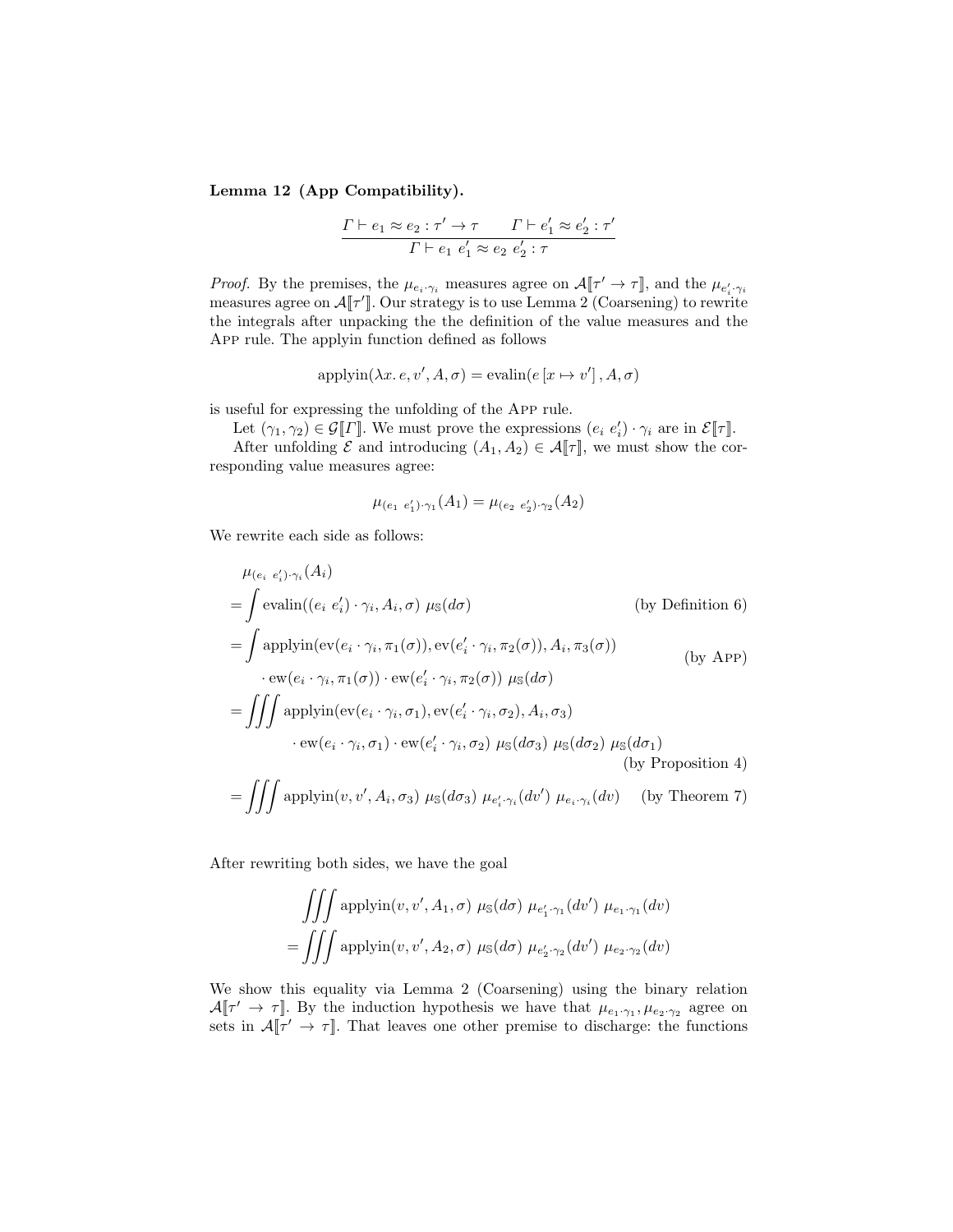must have related pre-images. Let  $B \in \Sigma_{\mathbb{R}}$ . We must show the pre-images are related by  $\mathcal{A}[\![\tau'\to\tau]\!]$ , where each pre-image is

$$
\left(v \mapsto \iint \text{applyin}(v, v', A_i, \sigma) \mu_{\mathbb{S}}(d\sigma) \mu_{e'_i \cdot \gamma_i}(dv')\right)^{-1}(B)
$$

To show that the function pre-images are in  $\mathcal{A}[\tau' \to \tau]$ , we show something stronger: for related values the function values are the same.

Let  $(v_1, v_2) \in \mathcal{V}[\![\tau' \to \tau]\!]$ . We will show that

$$
\iint \text{applyin}(v_1, v', A_1, \sigma) \mu_{\mathbb{S}}(d\sigma) \mu_{e'_1 \cdot \gamma_i}(dv')
$$

$$
= \iint \text{applyin}(v_2, v', A_2, \sigma) \mu_{\mathbb{S}}(d\sigma) \mu_{e'_2 \cdot \gamma_i}(dv')
$$

We show this by again applying Lemma 2 (Coarsening), this time with the relation  $\mathcal{A}[\tau']$ . Again, the induction hypothesis tells us that the measures  $\mu_{e'_i \cdot \gamma_i}$ agree on sets in  $\mathcal{A}[\![\tau']\!]$ . We follow the same strategy for showing the function pre-images related. Let  $(v'_1, v'_2) \in \mathcal{V}[\![\tau']\!]$ . We must show

$$
\int \mathrm{applyin}(v_1, v_1', A_1, \sigma) \mu_{\mathbb{S}}(d\sigma) = \int \mathrm{applyin}(v_2, v_2', A_2, \sigma) \mu_{\mathbb{S}}(d\sigma)
$$

Since  $v_1, v_2 : \tau' \to \tau$ , they must be abstractions. Let  $v_1 = \lambda x : \tau'$ .  $e_1''$  and likewise for  $v_2$ . Then the goal reduces to

$$
\int \text{evalin}(e_1''[x \mapsto v_1'], A_1, \sigma) \mu_{\mathbb{S}}(d\sigma) = \int \text{evalin}(e_2''[x \mapsto v_2'], A_2, \sigma) \mu_{\mathbb{S}}(d\sigma)
$$

That is, by the definition of value measure, the following:

$$
\mu_{e_1''[x \mapsto v_1']}(A_1) = \mu_{e_2''[x \mapsto v_2']}(A_2)
$$

That follows from  $(v_1, v_2) \in \mathcal{V}[\![\tau' \to \tau]\!]$  and the definitions of  $\mathcal{V}$  and  $\mathcal{E}$ .

### Lemma 13 (Op Compatibility).

 $\ddot{\phantom{0}}$ 

$$
\frac{\Gamma \vdash e_i \approx e'_i : \tau_i \qquad op^n : (\tau_1, \cdots, \tau_n) \to \tau}{\Gamma \vdash op^n(e_1, \cdots, e_n) \approx op^n(e'_1, \cdots, e'_n) : \tau}
$$

Proof. Similar to but simpler than Lemma 12. Since all operations take realvalued arguments, this proof does not rely on Lemma 2. We rely on the fact that  $\delta$ , the function that interprets primitive operations, takes related arguments to related results, which holds trivially because reals are related only when they are identical.  $\Box$ 

#### Lemma 14 (Factor Compatibility).

$$
\frac{\Gamma \vdash e \approx e' : \mathbb{R}}{\Gamma \vdash \textbf{factor } e \approx \textbf{factor } e' : \mathbb{R}}
$$

*Proof.* Similar to Lemma 13.  $\Box$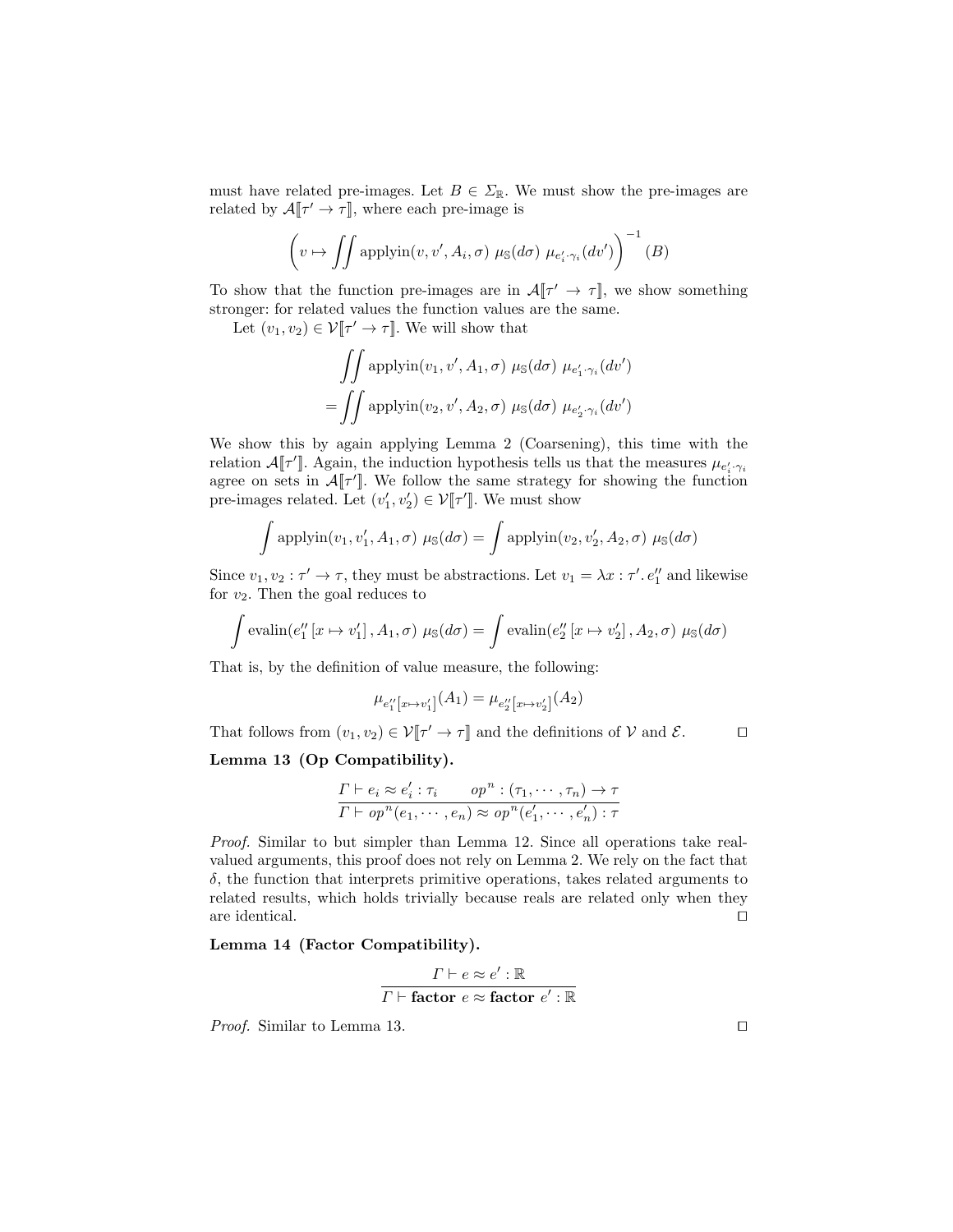#### 5.2 Fundamental Property

#### **Theorem 15 (Fundamental Property).** If  $\Gamma \vdash e : \tau$  then  $\Gamma \vdash e \approx e : \tau$ .

*Proof.* By induction on  $\Gamma \vdash e : \tau$ .

- **Case** x. Let  $(\gamma_1, \gamma_2) \in \mathcal{G}[[T]]$ . We must prove the value measures  $\mu_{x_i, \gamma_i}$  agree on related  $(A_1, A_2) \in \mathcal{A}[\![\tau]\!]$ . The measures are concentrated on  $\gamma_i(x)$  with weight 1, so they agree if those values are related by  $\mathcal{V}[\![\tau]\!]$ , which they do because the substitutions are related by  $\mathcal{G}[[\Gamma]]$ .
- Case  $r$ . The value measures are identical Dirac measures concentrated at  $r$ .
- Case sample. The value measures are identical.
- Case  $\lambda x : \tau_1 \cdot e_2$ . By Lemma 11.
- Case  $e e'$ . By Lemma 12.
- Case  $op^n(e_1, \dots, e_n)$ . By Lemma 13.
- Case factor e. By Lemma 14.

$$
\square
$$

### Corollary 16 (Reflexivity).  $V[\![\tau]\!]$ ,  $\mathcal{G}[\![\Gamma]\!]$ , and  $\mathcal{E}[\![\tau]\!]$  are reflexive.

One consequence of the fundamental property is that the  $\mathcal{A}[\![\tau]\!]$ , a binary relation on measurable sets, is the least reflexive relation on measurable sets closed under the  $V[\![\tau]\!]$  relation. We define  $\mathcal{A}'[\![\tau]\!]$  as the collection of  $V[\![\tau]\!]$ -closed measurable sets. To show two expressions related by  $\mathcal{E}[\tau]$  it is sufficient to compare their corresponding measures applied to sets in  $\mathcal{A}'[\tau]$ .

#### Definition 17.

$$
A \in \mathcal{A}'[\![\tau]\!] \iff A \in \Sigma_{[\![\tau]\!]} \land \forall (v_1, v_2) \in \mathcal{V}[\![\tau]\!], \ (v_1 \in A \iff v_2 \in A)
$$

**Lemma 18.** If  $(A_1, A_2) \in \mathcal{A}[\![\tau]\!]$  then  $A_1 = A_2$ , and if  $A \in \mathcal{A}'[\![\tau]\!]$  then  $(A, A) \in$  $\mathcal{A}[\![\tau]\!].$ 

*Proof.* By reflexivity of  $V$ .

#### Corollary 19.

$$
(e_1, e_2) \in \mathcal{E}[\![\tau]\!] \iff \forall A \in \mathcal{A}'[\![\tau]\!], \ \mu_{e_1}(A) = \mu_{e_2}(A)
$$

Another consequence of the fundamental property is that to prove two expressions related by  $\approx$  it suffices to show that they are  $\mathcal{E}[\![\tau]\!]$ -related when paired with the same arbitrary substitution.

Lemma 20 (Same Substitution Suffices). If  $\Gamma \vdash e_1 : \tau$  and  $\Gamma \vdash e_2 : \tau$ , and if  $(e_1 \cdot \gamma, e_2 \cdot \gamma) \in \mathcal{E}[\![\tau]\!]$  for all  $\gamma \models \Gamma$ , then  $\Gamma \vdash e_1 \approx e_2 : \tau$ .

*Proof.* Let  $(\gamma_1, \gamma_2) \in \mathcal{G}[\![\![\Gamma]\!]$ ; we must show  $(e_1 \cdot \gamma_1, e_2 \cdot \gamma_2) \in \mathcal{E}[\![\tau]\!]$ . The premise gives us  $(e_1 \cdot \gamma_1, e_2 \cdot \gamma_1) \in \mathcal{E}[\tau]$ , and we have  $(e_2 \cdot \gamma_1, e_2 \cdot \gamma_2) \in \mathcal{E}[\tau]$  from the fundamental property (Theorem 15) for  $e_2$ . Finally, transitivity (Lemma 10) yields  $(e_1 \cdot \gamma_1, e_2 \cdot \gamma_2) \in \mathcal{E}[\![\tau]\!]$ .

Together, Lemmas 19 and 20 simplify the task of proving instances of  $\approx$  via arguments about the shape of big-step evaluations and entropy pre-images, as we will see in Section 6.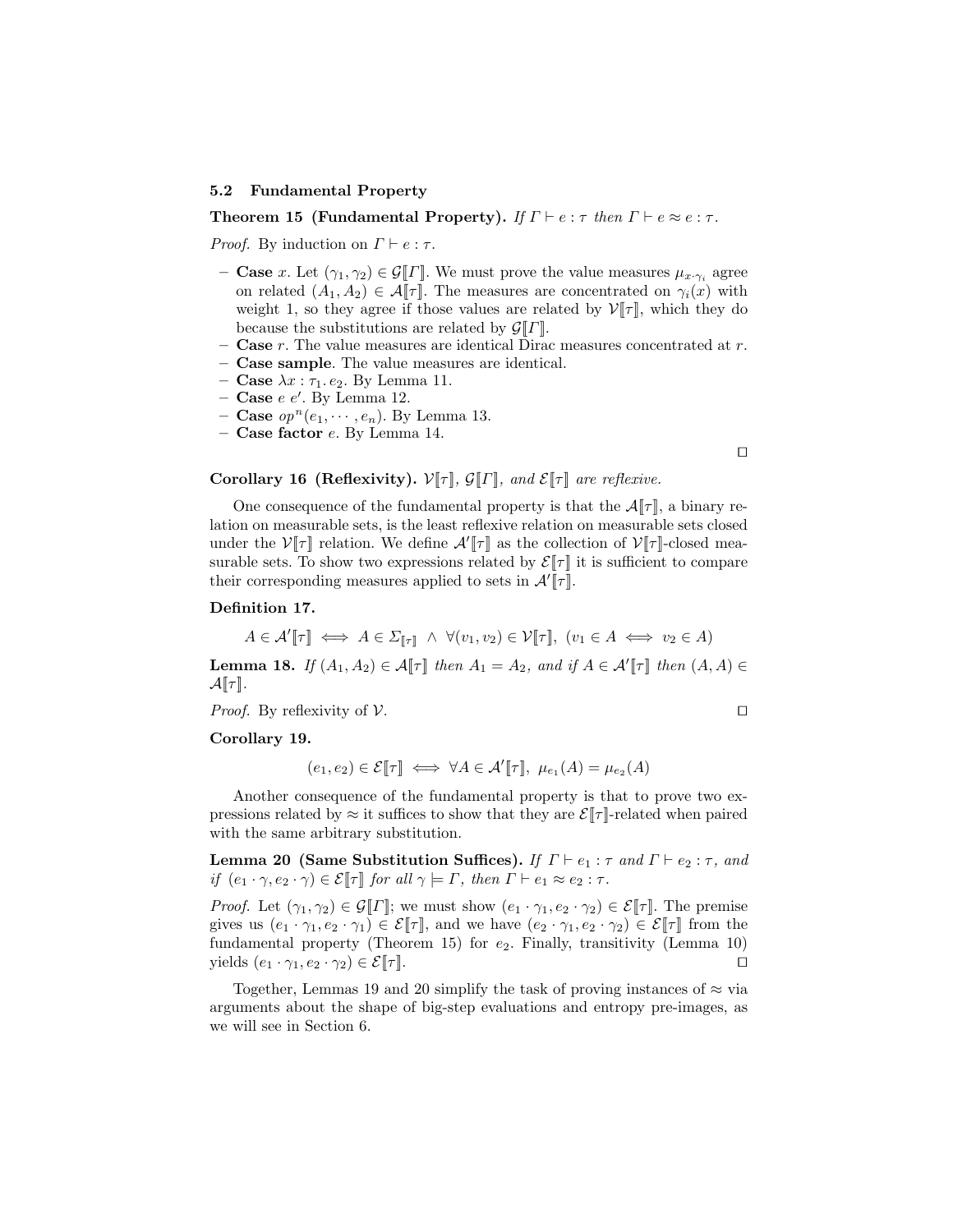#### 5.3 Soundness

The logical relation is sound with respect to contextual equivalence.

**Theorem 21 (Soundness).** If  $\Gamma \vdash e_1 \approx e_2 : \tau$ , then  $e_1 = \varepsilon_{\text{ctx}}^{\Gamma} e_2$ .

*Proof.* First show  $\vdash C[e_1] \approx C[e_2] : \mathbb{R}$  by induction on C, using the compatibility lemmas (11–14). Then unfold the definitions of  $\approx$  and  $\mathcal{E}[\mathbb{R}]$  to get the equivalence of the measures.  $\Box$ 

In the next section, we demonstrate the utility of the logical relation by proving a few example equivalences.

### 6 Proving Equivalences

Having shown that  $\approx$  is sound with respect to  $=$ <sub>ctx</sub>, we can now prove instances of contextual equivalence by proving instances of the  $\approx$  relation in lieu of thinking about arbitrary real-typed syntactic contexts.

Specific equivalence proofs fall into two classes, which we characterize as structural and deep based on the kind of reasoning involved. Structural equivalences include  $\beta_v$  and commutativity of expressions. In a structural equivalence, the same evaluations happen, just in different regions of the entropy space because the access patterns have been shuffled around. Deep equivalences include conjugacy relationships and other facts about probability distributions; they involve interactions between intermediate measures and mathematical operations. Deep equivalences are a lightweight form of denotational reasoning restricted to the ground type R.

#### 6.1 Structural Equivalences

The first equivalence we prove is  $\beta_v$ , the workhorse of call-by-value functional programming. Unrestricted  $\beta$  conversions (call-by-name) do not preserve equivalence in this language, of course, because they can duplicate (or eliminate) effects. But there is another subset of  $\beta$  conversions, which we call  $\beta_{\mathcal{S}}$ , that moves arbitrary effectful expressions around while avoiding duplication. In particular,  $\beta_S$  permits the reordering of expressions in a way that is unsound for languages with mutation and many other effects but sound for probabilistic programming.

**Theorem 22** ( $\beta_v$ ). If  $\Gamma \vdash (\lambda x. e) v : \tau$ , then  $\Gamma \vdash (\lambda x. e) v \approx e[x \mapsto v] : \tau$ .

We present two proofs of this theorem. The first proof shows a correspondence between evaluation derivations for the redex and contractum.

Proof (by derivation correspondence). For simplicity we assume that the bound variables of  $\lambda x. e$  are unique and distinct from the domain of  $\Gamma$ ; thus the substitution  $e[x \mapsto v]$  does not need to rename variables to avoid capturing free references in v.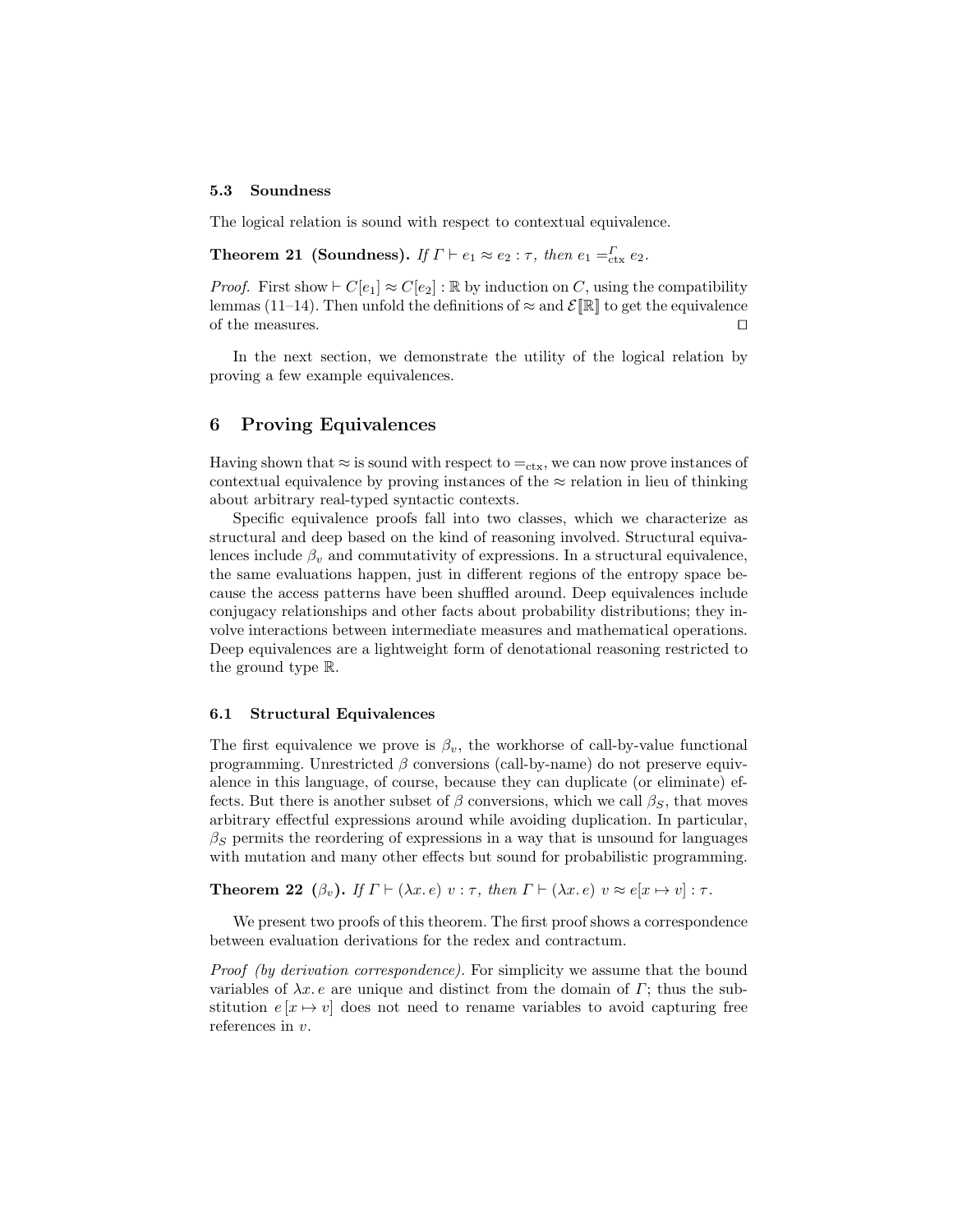Let  $\gamma \models \Gamma$  and let  $A \in \mathcal{A}'[\![\tau]\!]$ . By Lemmas 19 and 20, it is sufficient to show that

$$
\mu_{((\lambda x. e) v) \cdot \gamma}(A) = \mu_{(e[x \mapsto v]) \cdot \gamma}(A)
$$

that is,

$$
\int \text{evalin}(((\lambda x.\, e)\, v)\cdot \gamma, A, \sigma)\, \mu_{\mathbb{S}}(d\sigma) = \int \text{evalin}((e\, [x \mapsto v])\cdot \gamma, A, \sigma)\, \mu_{\mathbb{S}}(d\sigma)
$$

By Lemma 3, it suffices to show that for all  $W \in \Sigma_{\mathbb{R}}$ , the entropy pre-images have the same measure. That is,

$$
\mu_{\mathbb{S}}(\text{evalin}((\lambda x.\, e)\, v)\cdot \gamma, A, \cdot)^{-1}(W)) = \mu_{\mathbb{S}}(\text{evalin}((e\, [x \mapsto v])\cdot \gamma, A, \cdot)^{-1}(W))
$$

Every evaluation of  $((\lambda x. e) v) \cdot \gamma$  has the following form:

$$
\pi_1(\sigma) \vdash \lambda x. e \cdot \gamma \Downarrow \lambda x. e \cdot \gamma, 1
$$
\n
$$
\sigma' \vdash v \cdot \gamma \Downarrow v \cdot \gamma, 1
$$
\n
$$
\vdots
$$
\n
$$
\pi_2(\sigma) \vdash v \cdot \gamma \Downarrow v \cdot \gamma, 1
$$
\n
$$
\sigma \vdash ((\lambda x. e) v) \cdot \gamma \Downarrow v_r, w
$$

The application of the  $\lambda$ -expression and the syntactic value argument are both trivial. The evaluation of the body expression depends on e; it contains zero or more leaf evaluations of x yielding  $v \cdot \gamma$ . These leaf evaluations ignore their entropy argument and have weight 1. We refer to the structure of the  $e$  evaluation as  $\Delta_1$ .

Likewise, every evaluation derivation of  $(e[x \mapsto v]) \cdot \gamma$  has the following form:

| $\sigma'' \vdash v \cdot \gamma \Downarrow v \cdot \gamma, 1$   |  |
|-----------------------------------------------------------------|--|
|                                                                 |  |
| $\sigma \vdash (e[x \mapsto v]) \cdot \gamma \Downarrow v_r, w$ |  |

 $\Delta_2$  has exactly the same structure as  $\Delta_1$ . Consequently, the two expressions evaluate the same if  $\Delta_1$  and  $\Delta_2$  receive the same entropy. In short:

$$
\sigma \vdash ((\lambda x. e) v) \cdot \gamma \Downarrow v_r, w \iff \pi_3(\sigma) \vdash (e [x \mapsto v]) \cdot \gamma \Downarrow v_r, w
$$

Let  $S_1, S_2 \subseteq \mathbb{S}$  be the entropy pre-images of the two expressions:

$$
S_1 = \text{evalin}(((\lambda x. e) v) \cdot \gamma, A, \cdot)^{-1}(W)
$$
  
\n
$$
S_2 = \text{evalin}((e [x \mapsto v]) \cdot \gamma, A, \cdot)^{-1}(W)
$$

We conclude that  $S_1 = \pi_3^{-1}(S_2)$  and thus the pre-images have the same measure.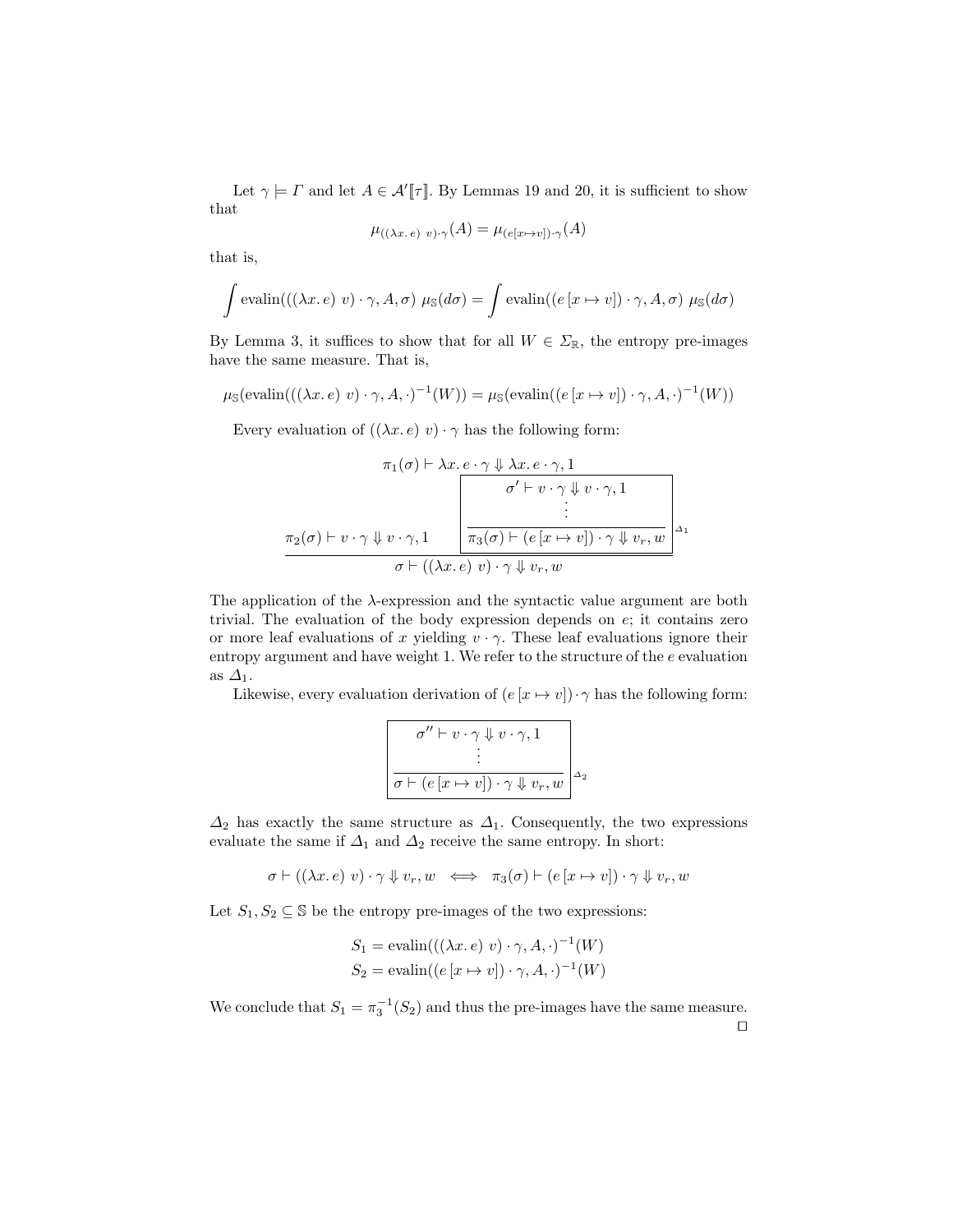The second proof rewrites the measure of the redex into that of the contractum using integral identities.

*Proof (by integral rewriting).* As in the first proof, let  $\gamma \models \Gamma$  and  $A \in \mathcal{A}'[\![\tau]\!]$ . It will be sufficient to show that

$$
\mu_{((\lambda x.\ e)\ v)\cdot\gamma}(A) = \mu_{(e[x\mapsto v])\cdot\gamma}(A)
$$

Using the same steps as in Lemma 12, we can express the value measure of an application as an integral by the value measures of its subexpressions.

$$
\mu(\lambda x. e) v) \cdot \gamma(A) = \iiint \text{applyin}(v', v'', A, \sigma) \mu_{\mathbb{S}}(d\sigma) \mu_{v \cdot \gamma}(dv'') \mu_{\lambda x. e \cdot \gamma}(dv')
$$

Both the subexpressions  $\lambda x. e \cdot \gamma$  and  $v \cdot \gamma$  are values, so their value measures are Dirac. We complete the proof using the fact that integration by a Dirac measure is equivalent to substitution.

$$
= \iiint \text{applying}(v', v'', A, \sigma) \mu_{\mathbb{S}}(d\sigma) \text{ dirac}_{v \cdot \gamma}(dv'') \text{ dirac}_{\lambda x. e \cdot \gamma}(dv')
$$
  
\n
$$
= \int \text{applyin}(\lambda x. e \cdot \gamma, v \cdot \gamma, A, \sigma) \mu_{\mathbb{S}}(d\sigma) \qquad \text{(integration by Dirac)}
$$
  
\n
$$
= \int \text{evalin}((e [x \mapsto v]) \cdot \gamma, A, \sigma) \mu_{\mathbb{S}}(d\sigma) \qquad \text{(definition of applyin)}
$$
  
\n
$$
= \mu_{(e[x \mapsto v]) \cdot \gamma}(A) \qquad \text{(definition of } \mu_e)
$$

The second equivalence concerns reordering expression evaluations. In probabilistic programming, sample and factor effects can be reordered, as long as they are not duplicated or eliminated. We define simple contexts, a generalization of evaluation contexts, as a class of contexts that an expression may be moved through without changing the number of times it is evaluated.

#### Definition 23 (Simple Contexts)

$$
S ::= [ | | S e | e S | (\lambda x. S) e | op(e, \dots, S, e, \dots) |
$$
 factor S

Note that  $(\lambda x. S) e$  can also be written let  $x = e$  in S.

Theorem 24 (Substitution into Simple Context). If  $\Gamma \vdash (\lambda x. S[x]) e : \tau$ and x does not occur free in S, then  $\Gamma \vdash (\lambda x. S[x]) e \approx S[e] : \tau$ .

*Proof.* We can prove the following equivalence for a context  $S^1$  consisting of a single frame, such as ([ | e). For all  $\lambda$ -values f where  $\Gamma \vdash S^1[f \; e] : \tau$ ,

$$
\Gamma \vdash (\lambda x. S^1[f\ x])\ e \approx S^1[f\ e]: \tau
$$

The proof is similar to that of Theorem 22, but see also below.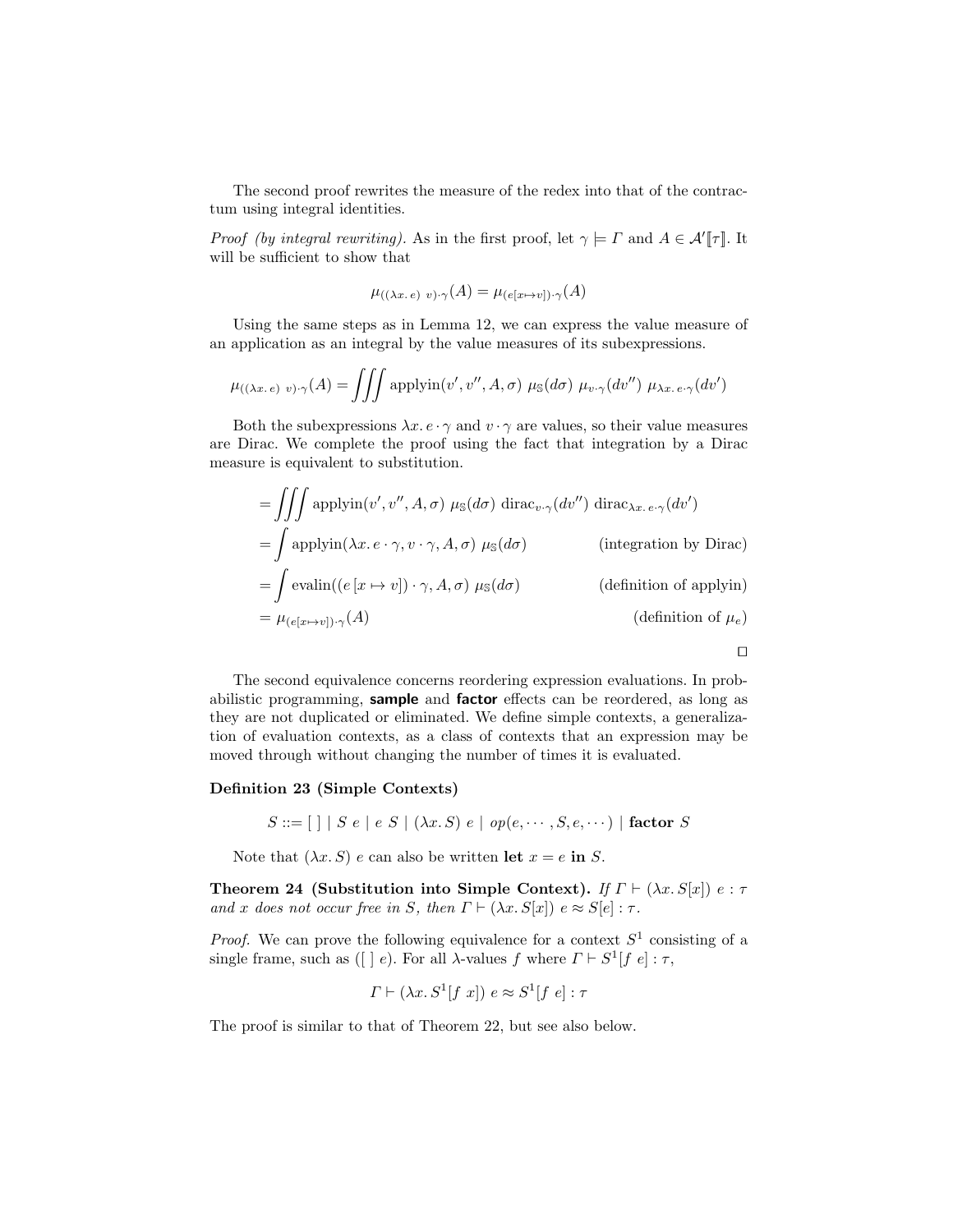The proof for arbitrary  $S$  contexts proceeds by induction on  $S$ . The base case,  $\Gamma \vdash (\lambda x. x) \cdot e \approx e : \tau$ , is easily proven directly. For the inductive case:

$$
\Gamma \vdash (\lambda x. S^1[S[x]]) \ e \approx (\lambda x. S^1[(\lambda y. S[y]) \ x]) \ e \qquad \text{(by Theorem 22)}
$$

$$
\approx S^1[(\lambda y. S[y]) \ e] \qquad \text{(by single-frame case)}
$$

$$
\approx S^1[S[e]] \qquad \text{(by IH and compatibility of } S^1)
$$

 $\Box$ 

The  $\beta_S$  and  $\beta_v$  theorems together show that the following terms are equivalent:

\n- let 
$$
x = e1
$$
,  $y = e2$  in body
\n- let  $y = e2$ ,  $x = e1$  in body
\n

First e2 is lifted to the outside with  $\beta_S$  to get let  $z = e^2$ ,  $x = e^2$ ,  $y = z$  in body. Then y is replaced with z in body using  $\beta_v$ . Finally, the outer z is renamed back to y.

This reordering can also be shown directly, and the proof is similar to the  $S^1 = (\lambda x. \Box) e$  case above but simpler to present. It involves a generalization of Lemma 1 (Tonelli).

We first apply the technique from the the second proof of Theorem 22 to express substitution as integration by value measures.

$$
\mu_{(\lambda x.(\lambda y. e_3) e_2) e_1}(A) = \int \mu_{((\lambda y. e_3) e_2)[x \to v_1]}(A) \mu_{e_1}(dv_1)
$$
  
= 
$$
\iint \mu_{e_3[x \to v_1, y \to v_2]}(A) \mu_{e_2}(dv_2) \mu_{e_1}(dv_1)
$$

Doing the same to the other side, we now need to show that the order of integration is interchangable:

$$
\int \int \mu_{e_3[x \mapsto v_1, y \mapsto v_2]}(A) \mu_{e_2}(dv_2) \mu_{e_1}(dv_1) = \int \int \mu_{e_3[y \mapsto v_2, x \mapsto v_1]}(A) \mu_{e_1}(dv_1) \mu_{e_2}(dv_2)
$$

Since  $\mu_{e_1}$  and  $\mu_{e_2}$  may not be  $\sigma$ -finite we cannot immediately apply Lemma 1. Lemma 25 shows exchangability for value measures and completes the proof.

**Lemma 25** ( $\mu_e$  interchangable). If  $\vdash e_1 : \tau_1$  and  $\vdash e_2 : \tau_2$  then for all measurable  $f: [\![\tau_1]\!] \times [\![\tau_2]\!] \to \mathbb{R}^+,$ 

$$
\iint f(v_1, v_2) \mu_{e_2}(dv_2) \mu_{e_1}(dv_1) = \iint f(v_1, v_2) \mu_{e_1}(dv_1) \mu_{e_2}(dv_2)
$$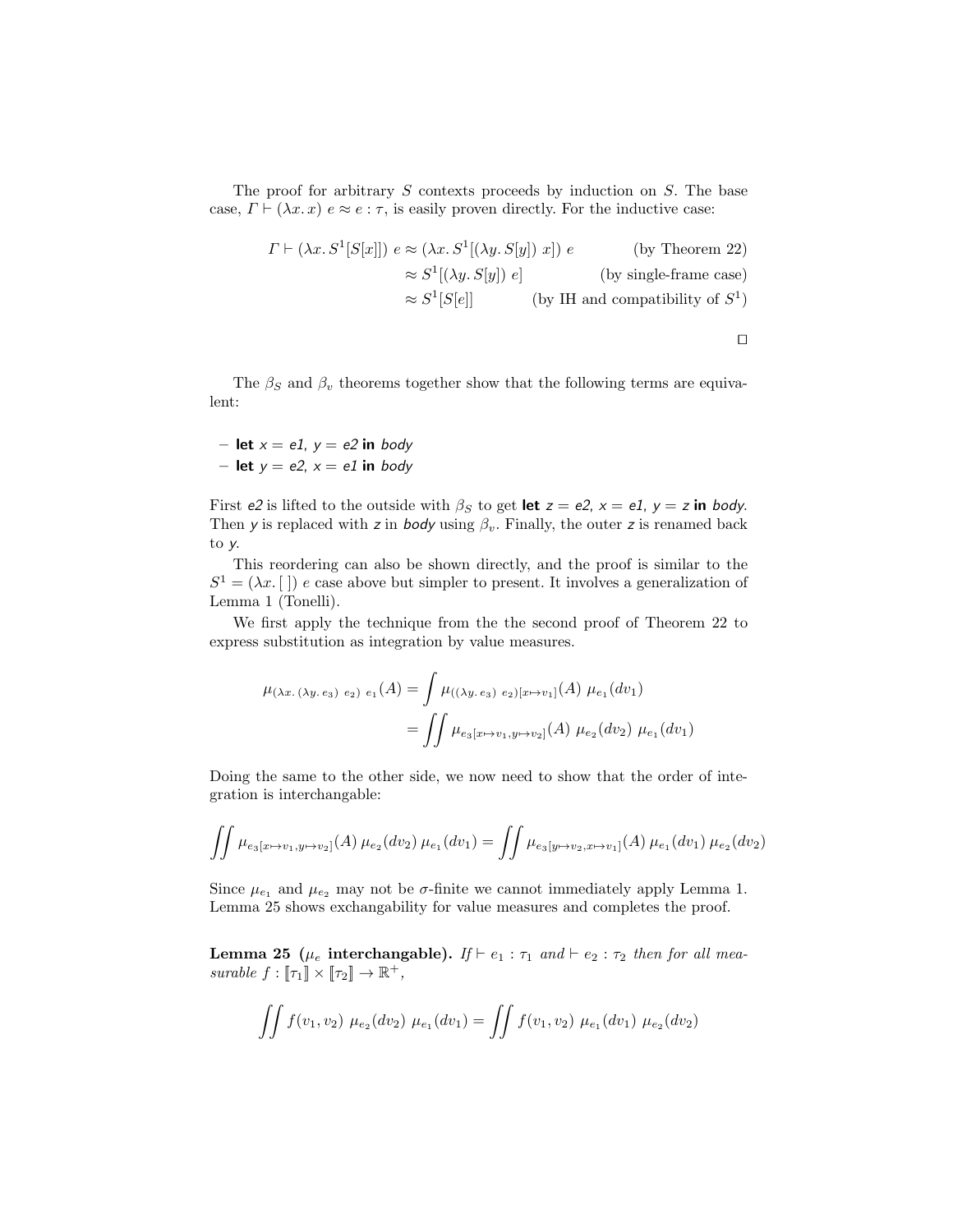*Proof.* Since integrals about  $\mu_e$  can be expressed in terms of the  $\sigma$ -finite  $\mu_s$ , we can apply Lemma 1 (Tonelli) once we have exposed the underlying measures.

$$
\iint f(v_1, v_2) \mu_{e_2}(dv_2) \mu_{e_1}(dv_1)
$$
\n
$$
= \iint f(\text{ev}(v_1, \sigma_1), \text{ev}(v_2, \sigma_2)) \cdot \text{ew}(v_2, \sigma_2) \mu_{\mathbb{S}}(d\sigma_2) \cdot \text{ew}(v_1, \sigma_1) \mu_{\mathbb{S}}(d\sigma_1)
$$
\n(Theorem 7)\n
$$
= \iint f(\text{ev}(v_1, \sigma_1), \text{ev}(v_2, \sigma_2)) \cdot \text{ew}(v_2, \sigma_2) \cdot \text{ew}(v_1, \sigma_1) \mu_{\mathbb{S}}(d\sigma_2) \mu_{\mathbb{S}}(d\sigma_1)
$$
\n(linearity of integration)\n
$$
= \iint f(\text{ev}(v_1, \sigma_1), \text{ev}(v_2, \sigma_2)) \cdot \text{ew}(v_1, \sigma_1) \cdot \text{ew}(v_2, \sigma_2) \mu_{\mathbb{S}}(d\sigma_1) \mu_{\mathbb{S}}(d\sigma_2)
$$
\n(Lemma 1)\n
$$
= \iint f(v_1, v_2) \mu_{e_1}(dv_1) \mu_{e_2} dv_2
$$

 $\Box$ 

#### 6.2 Deep Equivalences

In contrast to structural equivalences such as  $\beta_v$ , deep equivalences rely on the specific computations being performed and mathematical relationships between them. They generally concern only expressions of ground type  $(\mathbb{R})$ . Proving them requires "locally denotational" reasoning about expressions and the real-valued measures (or measure kernels, when free variables are present) they represent.

For example, the following theorem encodes the fact that the sum of two normally-distributed random variables is normally distributed.

### Theorem 26 (Sum of normals with variable parameters). Let

$$
e_1 = \text{normal } x_{m_1} \ x_{s_1} + \text{normal } x_{m_2} \ x_{s_2}
$$

$$
e_2 = \text{normal } (x_{m_1} + x_{m_2}) \ \sqrt{x_{s_1}^2 + x_{s_2}^2}
$$

and let  $\Gamma(x_{m_1}) = \Gamma(x_{m_2}) = \Gamma(x_{s_1}) = \Gamma(x_{s_2}) = \mathbb{R}$ . Then  $\Gamma \vdash e_1 \approx e_2 : \mathbb{R}$ .

*Proof.* Let  $(\gamma_1, \gamma_2) \in \mathcal{G}[\![\![\Gamma]\!]\!]$ . Since  $x_{m_1}, x_{m_2}, x_s$  have ground type, the substitutions agree on their values: let  $m_1 = \gamma_1(x_{m_1}) = \gamma_2(x_{m_1})$  and likewise for  $m_2, s_1$ , and  $s_2$ .

We must show  $(e_1 \cdot \gamma_1, e_2 \cdot \gamma_2) \in \mathcal{E}[\mathbb{R}]$ ; that is,  $\mu_{e_1 \cdot \gamma_1}(A) = \mu_{e_2 \cdot \gamma_2}(A)$  for all  $A \in \Sigma_{\mathbb{R}}$ . The value measures of the **normal** expressions are actually the measures of normally-distributed random variables. This reasoning relies on the meaning assigned to the normalinved operation as well as  $+$  and  $*$ ; recall that

### normal  $m s \triangleq m + s *$  normalinvcdf(sample)

Then we apply the fact from probability that the sum of two normal random variables is a normal random variable.  $\Box$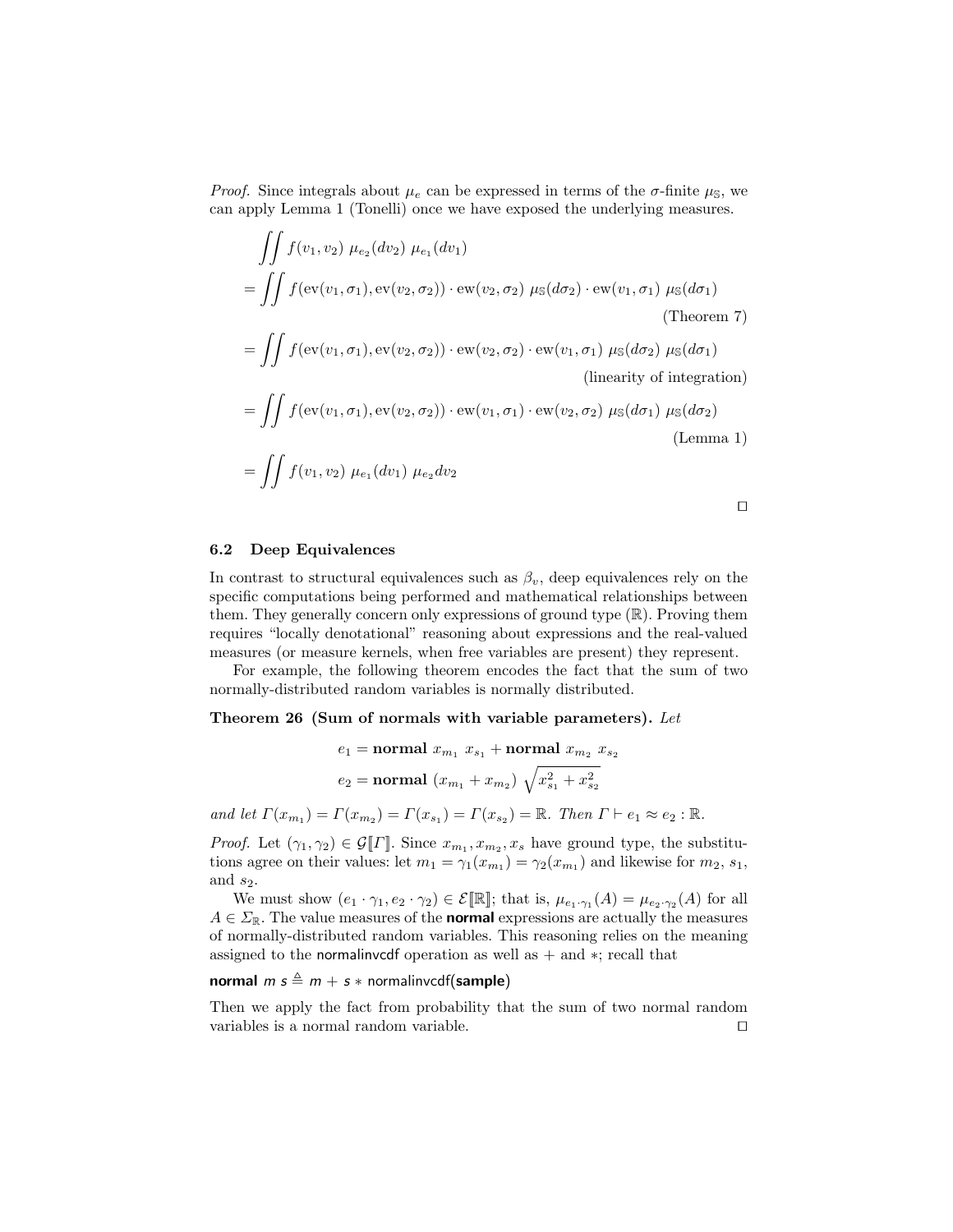#### 6.3 Combining Equivalences

The transitivity of the logical relation permits equivalence proofs to be decomposed into smaller, simpler steps, using the compatibility lemmas to focus in and rewrite subexpressions of the main expression of interest.

Theorem 27 (Sum of normals). Let

 $e_1 = \text{normal } e_{m_1} e_{s_1} + \text{normal } x_{m_2} e_{s_1}$  $e_2 = \mathbf{normal}\,\left(e_{m_1} + e_{m_2}\right)\, \sqrt{e_{s_1}^2 + e_{s_2}^2}$ 

and let  $\Gamma \vdash e_1 : \mathbb{R}$  and  $\Gamma \vdash e_2 : \mathbb{R}$ . Then  $\Gamma \vdash e_1 \approx e_2 : \mathbb{R}$ .

Proof. This theorem is just like Theorem 26 except with expressions instead of variables for the parameters to the normal distributions. We use  $\beta_S$  (Theorem 24) "in reverse" to move the expressions out and replace them with variables, then we apply the variable case (Theorem 26), then we use  $\beta_S$  again to move the  $\Box$  parameter expressions back in.  $\Box$ 

### 7 Conclusion

We have defined a logical relation to help prove expressions contextually equivalent in a probabilistic programming language with continuous random variables and a scoring operation. We have proven it sound and demonstrated its usefulness with a number of applications to both structural equivalences like  $\beta_v$  and deep equivalences like the sum of normals.

Acknowledgments We thank Amal Ahmed for her guidance on logical relations, and we thank Theophilos Giannakopoulos, Mitch Wand, and Olin Shivers for many helpful discussions and suggestions.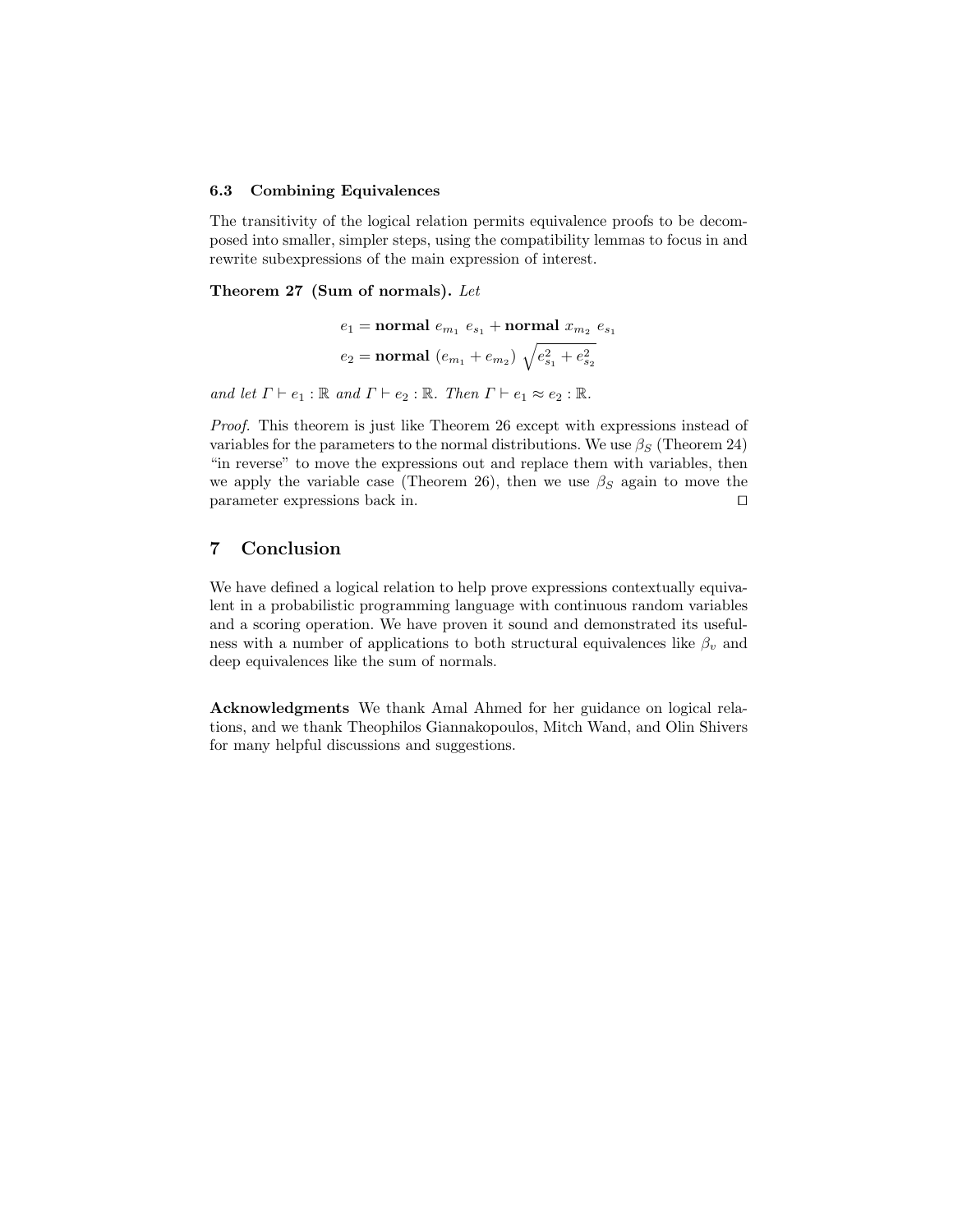## Bibliography

- [1] Bizjak, A., Birkedal, L.: Step-Indexed Logical Relations for Probability, pp. 279–294. Springer Berlin Heidelberg, Berlin, Heidelberg (2015)
- [2] Borgström, J., Gordon, A.D., Greenberg, M., Margetson, J., Gael, J.V.: Measure transformer semantics for bayesian machine learning. Logical Methods in Computer Science 9(3) (2013)
- [3] Borgström, J., Lago, U.D., Gordon, A.D., Szymczak, M.: A lambda-calculus foundation for universal probabilistic programming. In: Conf. Rec. 21st ACM International Conference on Functional Programming (Sep 2016)
- [4] Carpenter, B., Gelman, A., Hoffman, M., Lee, D., Goodrich, B., Betancourt, M., Brubaker, M.A., Guo, J., Li, P., Riddell, A.: Stan: A probabilistic programming language. Journal of Statistical Software (2016)
- [5] Culpepper, R.: Gamble. https://github.com/rmculpepper/gamble (2015)
- [6] Edalat, A., Escardó, M.H.: Integration in Real PCF. Inf. Comput.  $160(1)$ , 128–166 (Jul 2000)
- [7] Escardó, M.H.: PCF extended with real numbers. Theor. Comput. Sci. 162(1), 79–115 (Aug 1996)
- [8] Goodman, N.D., Mansinghka, V.K., Roy, D.M., Bonawitz, K., Tenenbaum, J.B.: Church: A language for generative models. In: UAI. pp. 220–229 (2008)
- [9] Huang, D., Morrisett, G.: An application of computable distributions to the semantics of probabilistic programming languages. In: ESOP '16 (2016)
- [10] Kiselyov, O., Shan, C.C.: Embedded probabilistic programming. In: Proc. IFIP TC 2 Working Conference on Domain-Specific Languages. pp. 360– 384. DSL '09 (2009)
- [11] Lieb, E.H., Loss, M.: Analysis, Graduate Studies in Mathematics, vol. 14. American Mathematical Society (1997)
- [12] Lunn, D.J., Thomas, A., Best, N., Spiegelhalter, D.: Winbugs a bayesian modelling framework: Concepts, structure, and extensibility. Statistics and Computing 10(4), 325–337 (Oct 2000)
- [13] Mansinghka, V., Selsam, D., Perov, Y.: Venture: a higher-order probabilistic programming platform with programmable inference (Mar 2014), http: //arxiv.org/abs/1404.0099
- [14] Minka, T., Winn, J., Guiver, J., Webster, S., Zaykov, Y., Yangel, B., Spengler, A., Bronskill, J.: Infer.NET 2.6 (2014), Microsoft Research Cambridge. http://research.microsoft.com/infernet
- [15] Narayanan, P., Carette, J., Romano, W., Shan, C.c., Zinkov, R.: Probabilistic Inference by Program Transformation in Hakaru (System Description), pp. 62–79. Springer International Publishing (2016)
- [16] Park, S., Pfenning, F., Thrun, S.: A probabilistic language based on sampling functions. ACM Trans. Program. Lang. Syst. 31(1), 4:1–4:46 (Dec 2008)